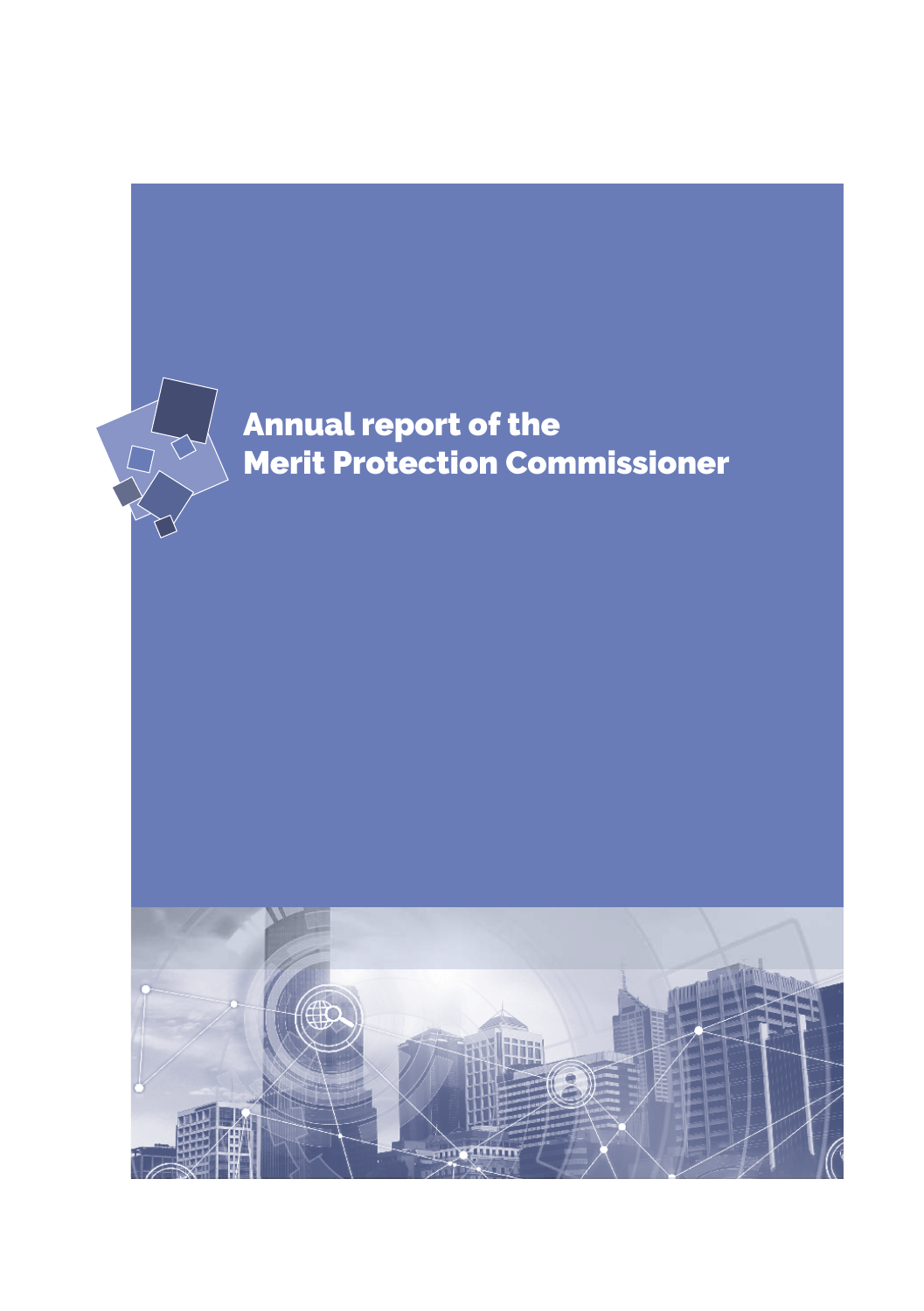

Senator the Hon Mathias Cormann Minister for Finance and the Public Service Parliament House Canberra ACT 2600

Dear Minister

I am pleased to present the Merit Protection Commissioner's report for 1 July 2017 to 30 June 2018. As required by section 51 of the *Public Service Act 1999*, my report deals with the activities of the Office of the Merit Protection Commissioner; it is required to be included in the Australian Public Service Commissioner's annual report.

This report is prepared in accordance with Resource Management Guide No. 135: Annual Reports for Non-corporate Commonwealth Entities, approved on behalf of the parliament by the Joint Committee of Public Accounts and Audit in May 2018.

Yours sincerely

Linda Waugh Merit Protection Commissioner 26 September 2018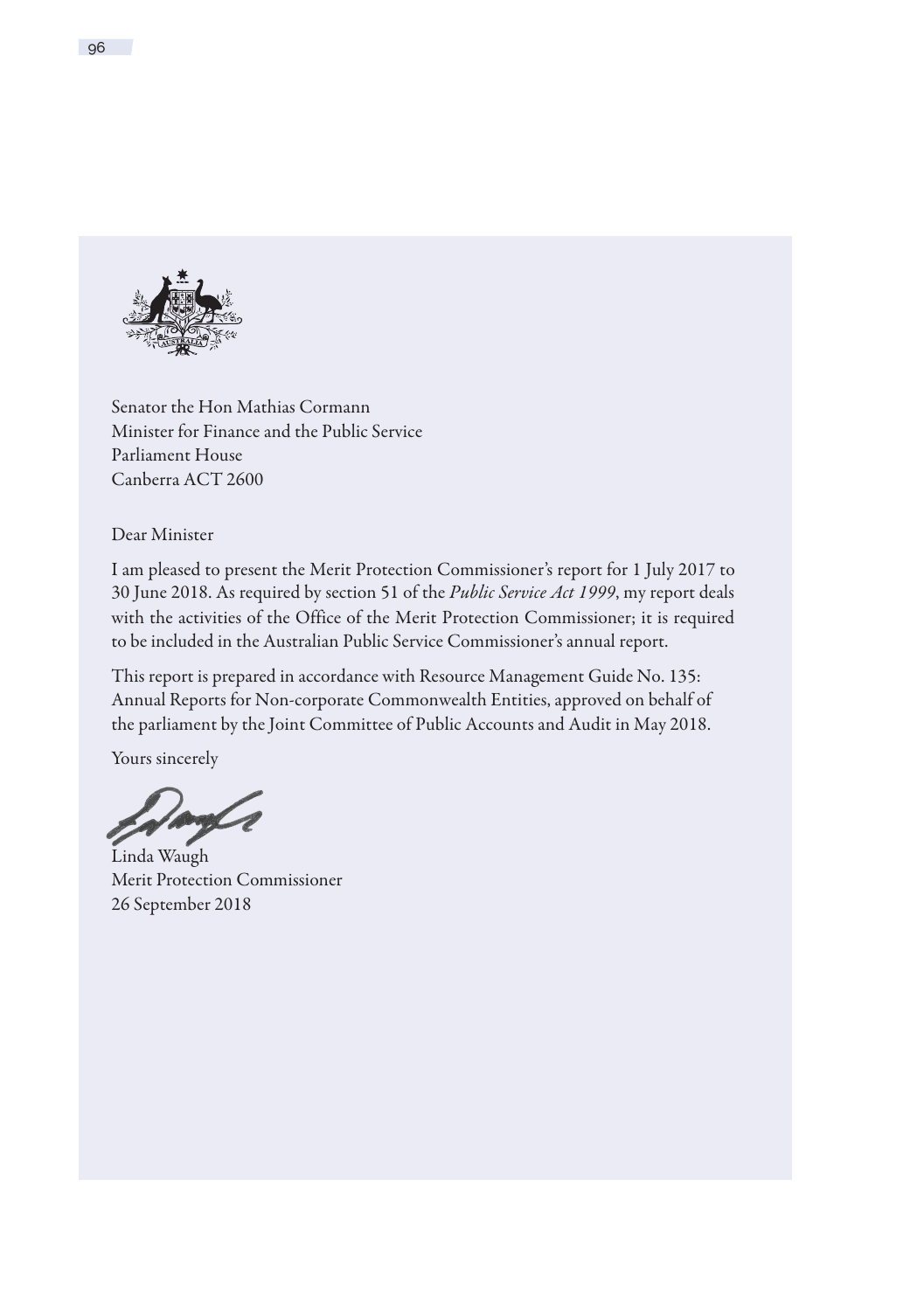# **Contents**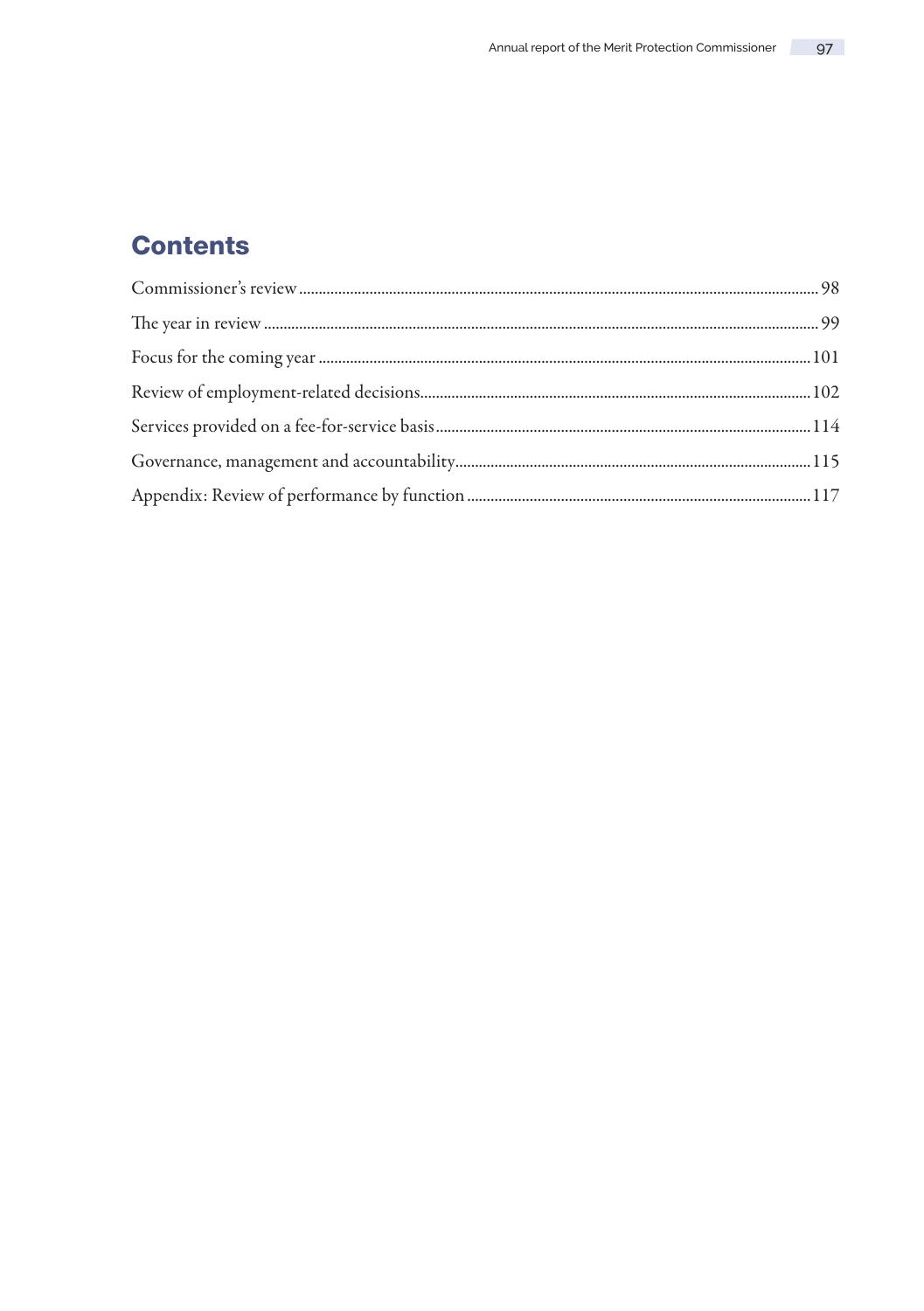# <span id="page-3-0"></span>Commissioner's review

As the recently appointed Merit Protection Commissioner, I am pleased to introduce this annual report. The work done by the staff of the Merit Protection Commissioner is an integral element of the broader accountability and integrity framework for the Australian Public Service.

An important focus of our work involves providing the statutory scheme for review of employmentrelated actions; this scheme entitles APS employees to seek independent review of such actions if they are affected by them. We also administer the framework for the review of promotion decisions, and I am able to conduct inquiries as specified in the *Public Service Act 1999* (including into alleged breaches of the APS Code of Conduct). The Public Service Act also provides for related fee-forservice work to be performed.

The year 2017–18 was unusual and challenging: the former Merit Protection Commissioner left the role on 31 December 2017 and a staff member became acting Merit Protection Commissioner for the ensuing six months, and there were staff movements and positions left vacant during the year. Despite this, the MPC staff managed the caseload effectively and continued to engage in proactive and value-adding activities such as outreach to APS agencies and making contributions in policy areas. These activities and achievements are outlined in this report.

In terms of accomplishments and the performance of my Office during 2017–18, it is important to acknowledge the two individuals who shared the position of Merit Protection Commissioner for most of the year, Ms Annwyn Godwin and Mr Mark Davidson. They both deserve credit for their achievements. It is also important, however, to recognise the work of both those individuals for different reasons.

Ms Annwyn Godwin served as Merit Protection Commissioner for a decade, during which time there were major changes to the APS operating environment. This required Ms Godwin to lead the office in adapting to the changes while continuing to promote and uphold the principle of merit and good public administration. Ms Godwin provided long and distinguished service in this position, and she should be commended—as should the staff who worked with her—for the contributions made to the accountability and integrity framework.

After Ms Godwin departed, Mr Mark Davidson was appointed Acting Merit Protection Commissioner from 1 January 2018 until my appointment on 25 June 2018. It is fair to say that it can be challenging to lead during a period of uncertainty and challenges, but Mr Davidson did this successfully. He performed the role with integrity, diligence and professionalism and brought credit to the Office during a difficult period.

Finally, I thank and acknowledge the staff of the Australian Public Service Commission for the service they provided throughout the year; this includes staff who worked directly on the functions of the Merit Protection Commissioner and those who provide support services to my Office, particularly in the corporate and legal areas.

Linda Waugh Merit Protection Commissioner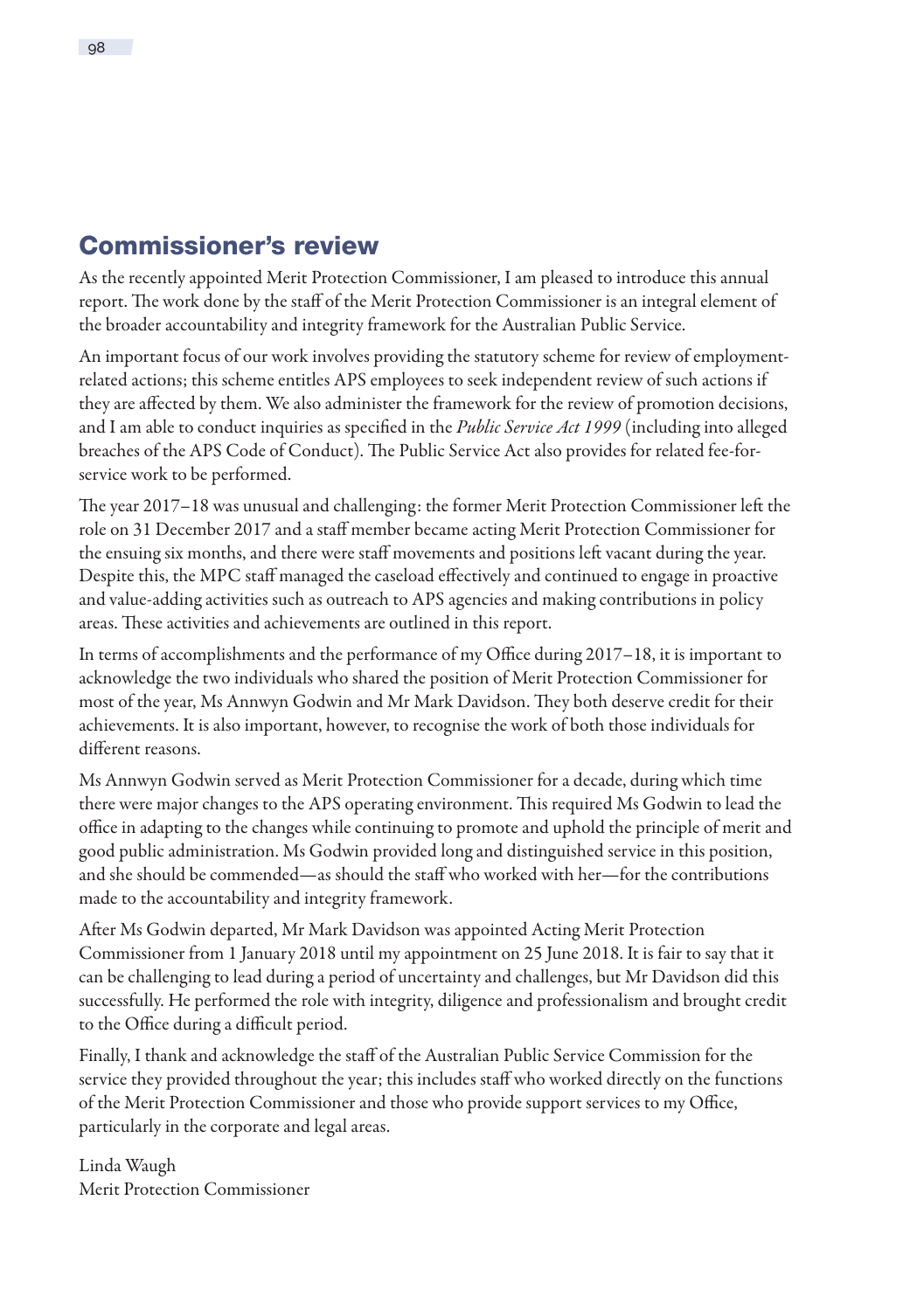# <span id="page-4-0"></span>The year in review

The Merit Protection Commissioner is an independent statutory office holder with functions aimed at ensuring accountability and integrity in APS employment decision making. In particular, the Merit Protection Commissioner is responsible for the following:

- conducting independent reviews of employment actions
- providing recruitment services and Code of Conduct inquiry services to APS agencies
- supporting public sector agencies more broadly with employment-related services on a fee-forservice basis
- conducting special inquiries.

Ms Linda Waugh took up office as Merit Protection Commissioner on 25 June 2018 following the resignation of Ms Annwyn Godwin, which took effect on 31 December 2017. Mr Mark Davidson acted as Merit Protection Commissioner until Ms Waugh's appointment.

During 2017–18 the Office received 166 applications for review of employment actions, along with applications for review of 97 agency decisions to promote one or more employees. Five Code of Conduct inquiries were concluded and 19 Independent Selection Advisory Committees were finalised.

We have a performance target of completing 75% of reviews of employment actions within 14 weeks from the date of receipt. In 2017–18 this target was met: 77.3% of review of action cases were finalised within the target period. This is a good result in view of the number of large, complex cases and staff movements within the Office.

The Corporate Statement and Priorities for the Office of the Merit Protection Commissioner for 2017–18 is published on the Merit Protection Commissioner's website. The focus for the reporting year was to:

- deliver high-quality review, inquiry and employment services in a timely manner
- work with agencies to improve employment decision making through feedback on review decisions and presentations to staff and networks
- advise the Australian Public Service Commissioner of gaps in the legislative and policy framework for review
- improve the productivity of the Office of the Merit Protection Commissioner
- ensure compliance with the Notifiable Data Breaches Scheme and the Privacy Code.

We continued the Office's outreach to APS agencies, human resources practitioners and employees on the lessons learnt from the review caseload: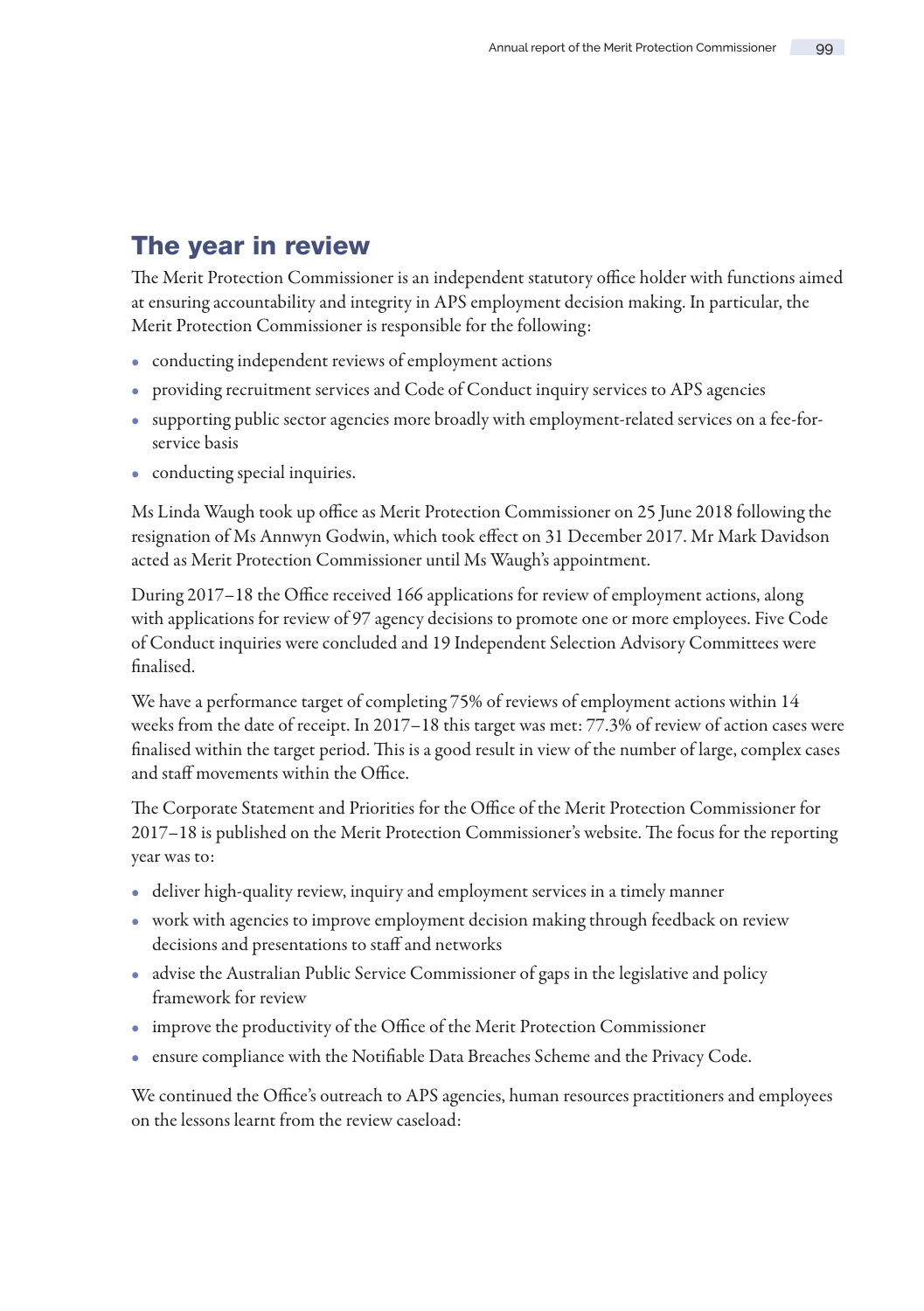- The acting Merit Protection Commissioner arranged a meeting with Senior Executives with responsibility for integrity and staff conduct from the four largest APS agencies to discuss culture and practice in relation to employee behaviour and misconduct.
- The Merit Protection Commissioner established a Sydney-based Review of Action and Code of Conduct Community of Practice for APS practitioners. The group held two meetings in 2017–18.
- The Merit Protection Commissioner made a presentation entitled 'The Right Way to Investigate Wrongdoing' to the APS Small Agencies Forum.
- In April 2018 a staff member gave a presentation to the Canberra-based APS Code of Conduct Practitioners' Network on the subject of evidence, making findings of fact and conflicts of interest.
- The Merit Protection Commissioner made presentations on the APS Values, Employment Principles and Ethics to orientation sessions for officers newly promoted to the Senior Executive Service.
- In November 2017 Mr Davidson represented the Merit Protection Commissioner and made a presentation to the National Human Resources Development Institute 2017 Leaders Forum in Seoul. The forum's theme was Public Sector HR Challenges in the Era of Globalisation.

The Merit Protection Commissioner contributes to the ethics and integrity framework as a member of the Integrity Agencies Group. The group enables information sharing and collaboration between statutory office holders and agencies with responsibility for integrity matters. The Acting Merit Protection Commissioner attended the meeting held in April 2018.

During the reporting year we met with senior executives in agencies to discuss specific review outcomes, including outcomes that raised broader issues about agency policy and practice.

The Merit Protection Commissioner brought a number of policy and legislative matters arising from the review casework to the attention of the Australian Public Service Commissioner. These are discussed in Box M1.

We have improved our Office's service by moving to electronic transactions with agencies and review applicants. Agencies are now able to lodge papers electronically, although agency firewalls have prevented this in some cases. There has been an investment in staff capability through training in administrative decision making, writing clear reasons for decisions and coaching. We continue to monitor client satisfaction by means of a survey of review applicants.

During the year we worked to ensure compliance with the Notifiable Data Breaches Scheme and the Privacy Code, using this as an opportunity to begin reviewing and updating policies. Staff received training in privacy and freedom of information.

The Merit Protection Commissioner also inquired into the conduct of the Australian Public Service Commissioner under section 50(1)(b) of the Public Service Act.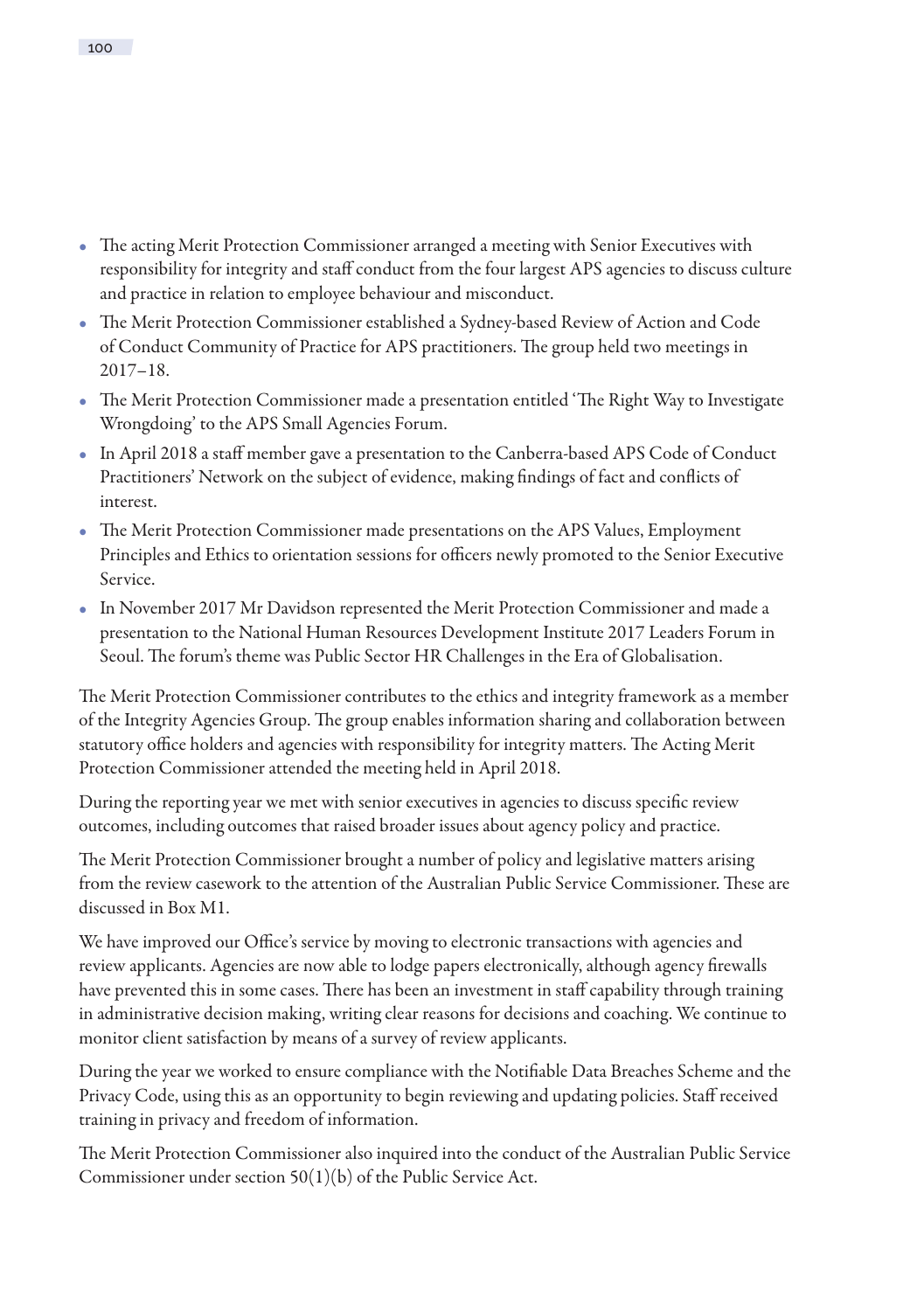## <span id="page-6-0"></span>Box M1: Policy feedback provided by the Office of the Merit Protection Commissioner

During 2017–18 we provided feedback and input in relation to policy matters to the Australian Public Service Commissioner. The Merit Protection Commissioner's staff met quarterly with staff of the Integrity Team in the Australian Public Service Commission to provide feedback from the review casework and to discuss policy initiatives.

On 18 December 2017 the former Merit Protection Commissioner, Ms Annwyn Godwin, wrote to the Australian Public Service Commissioner putting forward suggestions for amendments to Handling Misconduct: A Human Resource Practitioner's Guide. These suggestions arose from the Merit Protection Commissioner's review casework and observations of agency practice. They concerned the following:

- an omission in the model procedures for investigating the suspected misconduct of a former employee when some or all of that misconduct occurred while the employee was working for a different APS agency
- a recommendation that greater consideration be given to procedural fairness considerations arising from concurrent misconduct and criminal investigations
- further guidance to agencies on calculating fines when fines are imposed on employees working part-time hours.

The Australian Public Service Commission drew agencies' attention to the second suggestion in the February 2018 edition of APS News.

The Merit Protection Commissioner also provided comments on the proposal for a 'short-form' procedure for investigating suspected misconduct and wrote to the director of the Integrity Team about areas where agency misconduct practice could be strengthened.

# Focus for the coming year

We have ongoing priorities to do the following:

- improve the service we provide to agencies through online lodgment and a better service offering, as well as improved information on the MPC website, including case studies
- develop the newly implemented client relationship management system
- support agencies in complex case management, including through the Code of Conduct inquiry service.

The Merit Protection Commissioner plans for a review of strategy and the Office's operations to be completed by the end of 2018. This will focus on priority areas and ensuring that structure and strategy are aligned and designed for maximum efficiency and performance of the Merit Protection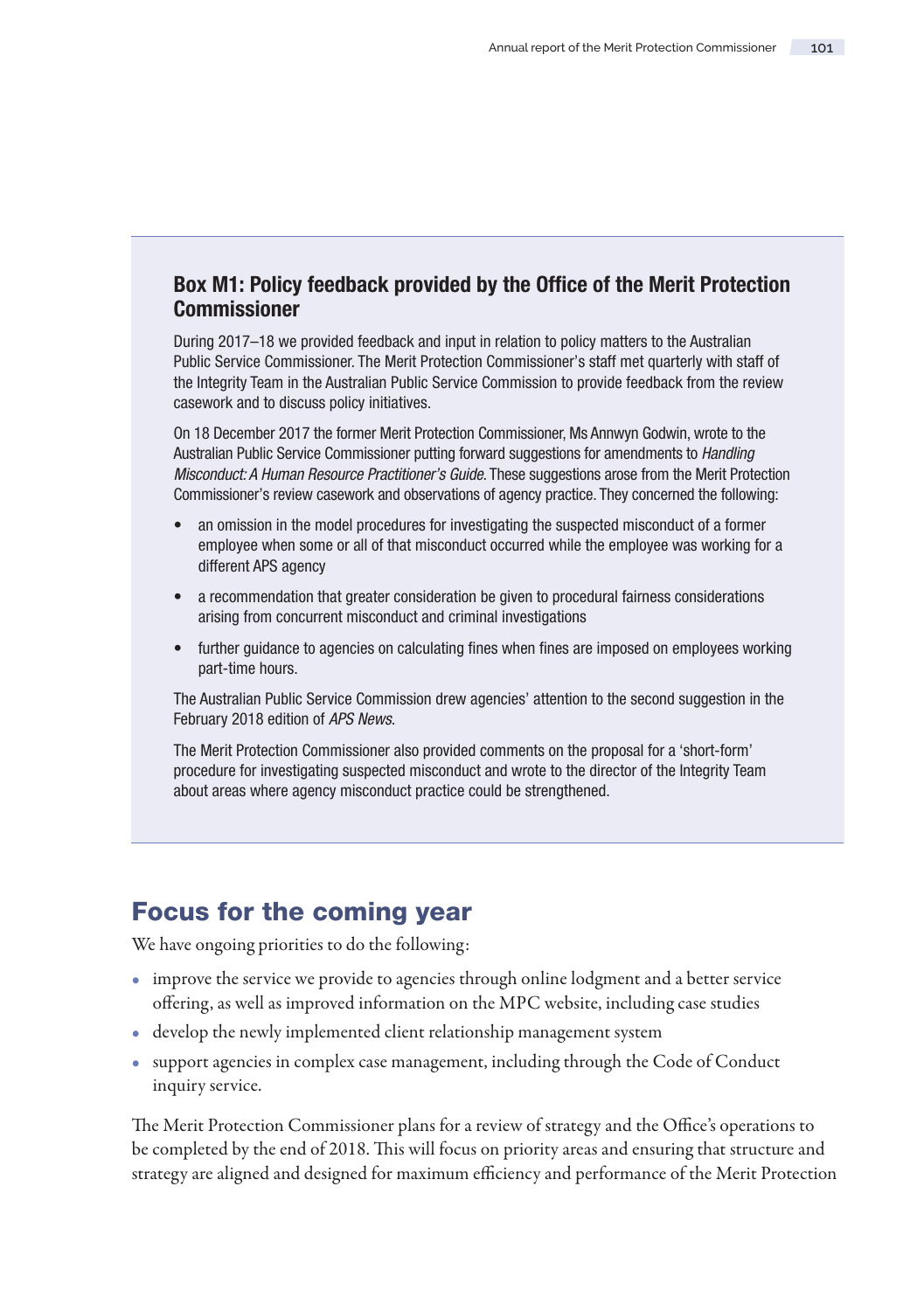<span id="page-7-0"></span>Commissioner functions. The review will also be directed at identifying or enhancing initiatives for working collaboratively with other stakeholders.

# Review of employment-related decisions

## Reviews of action performance

The performance target for reviews of employment actions is that 75% of reviews will be completed within 14 calendar weeks of receipt of an application. The target for promotion reviews is that 75% will be completed within either eight or 12 weeks of the receipt of an application, depending on the size of the applicant field—that is, eight weeks for up to 10 parties and 12 weeks for 10 or more parties to a review.

We met our performance targets in the reporting year with 77.3% of review of employment action cases finalised within the target timeframe (77.4% in 2016–17). All promotion reviews were completed within the target timeframes.

We seek feedback through a survey of a sample of review of employment action applicants (once their application is finalised). In 2017–18 the response rate for the survey was 37% (32 respondents)1 —this compares with an 18% response rate in 2016–17. The feedback shows that 53% of respondents found out about their review rights from their agencies. The next most significant source of information was the MPC website. The majority of respondents who used the website said it was easy to find the application forms.

The majority of respondents found the review information sheet provided to them after making their application to be the right length, contained the information they needed, and was relevant and easy to follow and understand.

Just under half of respondents (44%) reported dissatisfaction with their contact with the Office. Of these, 71% would have liked more information about the scope of the review and 43% did not think they received appropriate information about the review process. This suggests that at the beginning and throughout the review process we need to provide to applicants better information about the scope of their review and what they can expect to achieve.

Sixty-six per cent of respondents indicated that they understood the final letter or report they received from the Office. The remainder said they did not understand the report or letter. Their reasons included that their statements and views were not sufficiently taken into account or that they found the written reasons for the decision difficult to understand.

<sup>&</sup>lt;sup>1</sup> The survey period covered reviews finalised between February 2017 and early May 2018.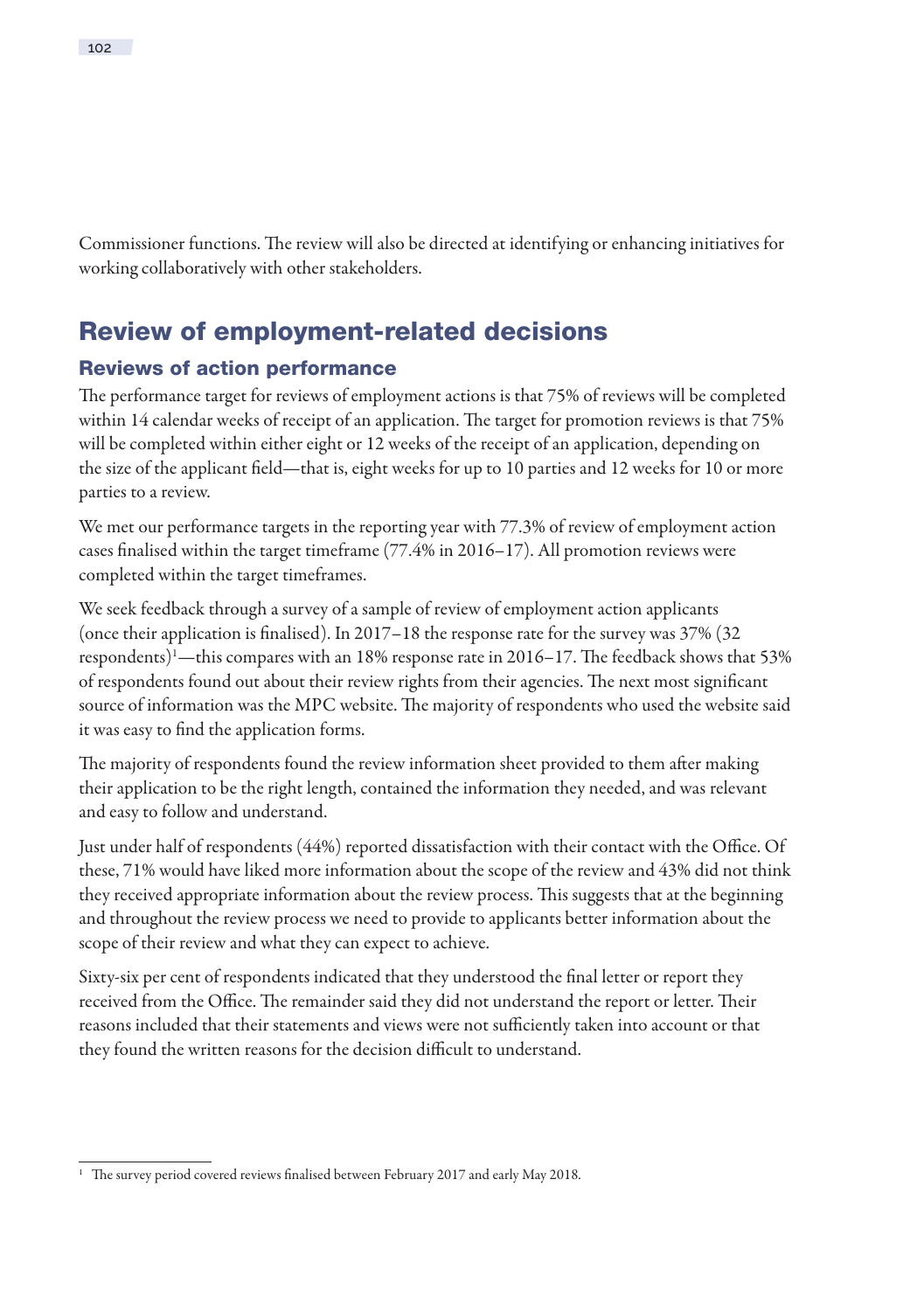Thank you for completing, and sending, the secondary review findings. I appreciate your fairness, and attention to detail. The only comment I wish to make is that I appreciate your recommendation to the [agency] … However, if your recommendation leads [the agency] to improve its processes, and that leads to better outcomes for [employees in the same situation], then it was well worth seeking a secondary review.

– review applicant, November 2017

Respondents told us they would like more updates on the progress of their review, and most felt the review took longer than they expected.

Some of the survey responses suggested the need for improvements in relation to a number of procedures and practices. These matters will be incorporated in the strategic review we plan for the second half of 2018.

Figure M1 shows the trends in review casework in the past 11 years.



Figure M1: Trends in review casework, 2007–08 to 2017–18

### Review casework

Table M1 in the appendix provides information on the number of applications for review (other than promotion review) received and reviews completed in 2017–18 compared with 2016–17.

In 2017–18 we received 166 applications for review in comparison with 177 in 2016–17. A total of 149 cases were finalised, including 23 cases carried over from 2016–17. Of the finalised cases, 75 were subject to a full merits review. The remainder were ruled ineligible for reasons set out in the next section.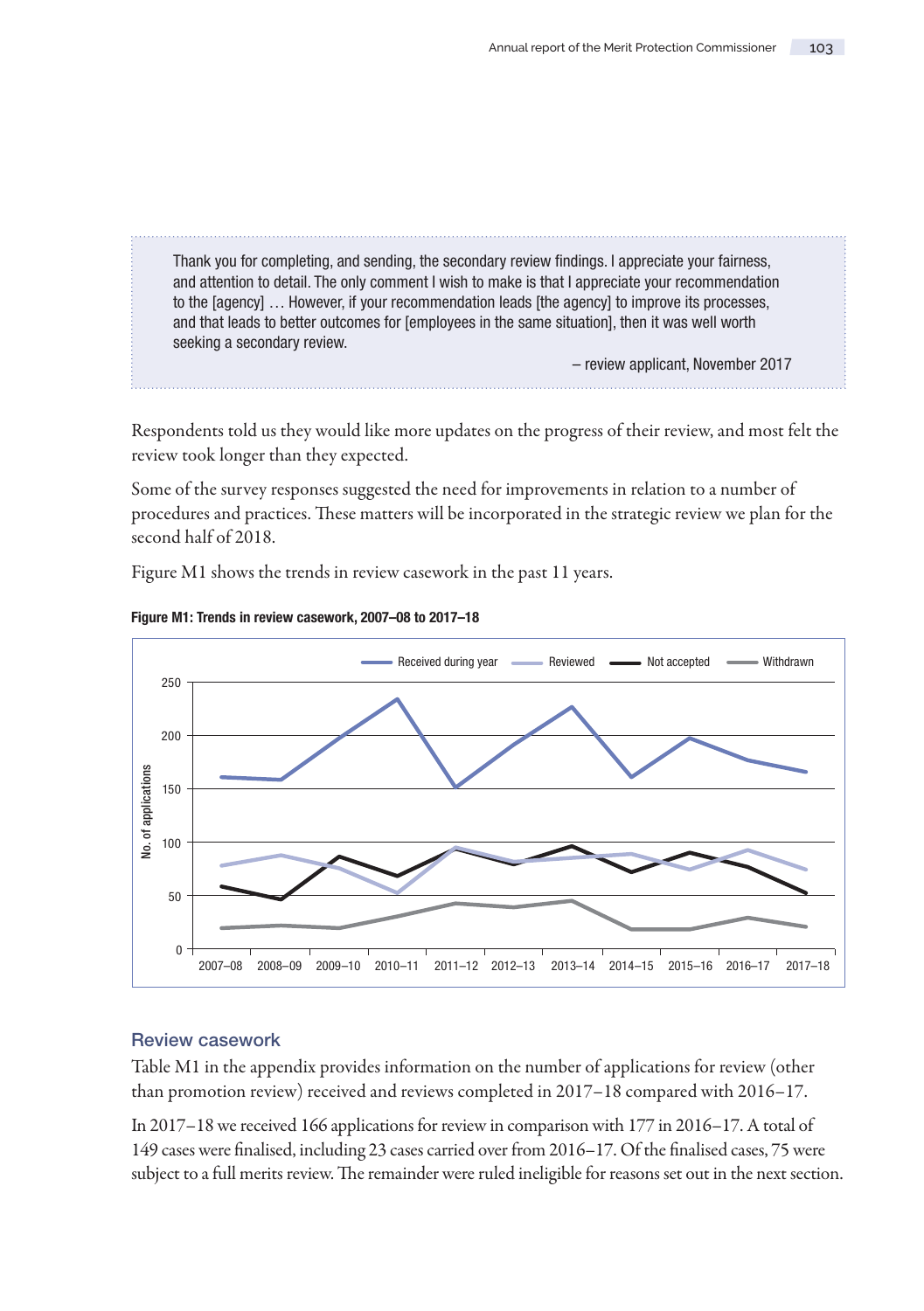In 2016–17 the Office finalised 76% of its review caseload—that is, cases reviewed and cases determined to be ineligible for review. In comparison, in 2017–18 we finalised 68% of the review caseload. This represents a decline in work activity. The reasons for this included: a staff member acting in the role of Merit Protection Commissioner; staff leave and movement; reallocation of resources to support a statutory inquiry.

The average time taken to finalise a case was 11.48 weeks (excluding time 'on hold')—well within the 14-week target. The total average time to finalise cases including time 'on hold' was 18.2 weeks.

Review cases are put 'on hold' when the review is not able to progress. This is usually because we are waiting for information or because of the unavailability of parties to the review. Time 'on hold' is not counted in timeliness statistics.

In 2017–18 on average 37% of the time between the date an application was received and the date the review was finalised was spent 'on hold'. The average time 'on hold' for a finalised review decreased from 7.2 weeks in 2016–17 to 6.7 weeks in 2017–18. The main reasons for placing a case on hold are waiting for:

- papers or information from the agency-51%
- additional information from the applicant—30.7%
- an agency to make a sanction decision-9.4%.

An application for review of a decision that an employee has breached the Code of Conduct may be placed on hold pending receipt of an application for review of the sanction arising from the same matter.<sup>2</sup>

Delays originating in the Office, including the 10-day Christmas closure, accounted for 7% of the time cases were on hold.

Thank you so much for sending me the decision and the recommendation. It is a tremendous relief that people understand my circumstances. My apologies for the rushed nature of the request. Unfortunately circumstances beyond my control meant [the review application needed to be finalised quickly] … Thank you again to everyone involved for all of your hard work.

– review applicant, October 2017

<sup>2</sup> There are benefits in reviewing findings that an employee has breached the Code of Conduct and the sanction decision at the same time. It enables the review delegate to examine the case as a whole and results in administrative efficiencies. If, however, there is a significant delay in the agency sanction decision, the breach application will be progressed separately to ensure a timely review for the applicant.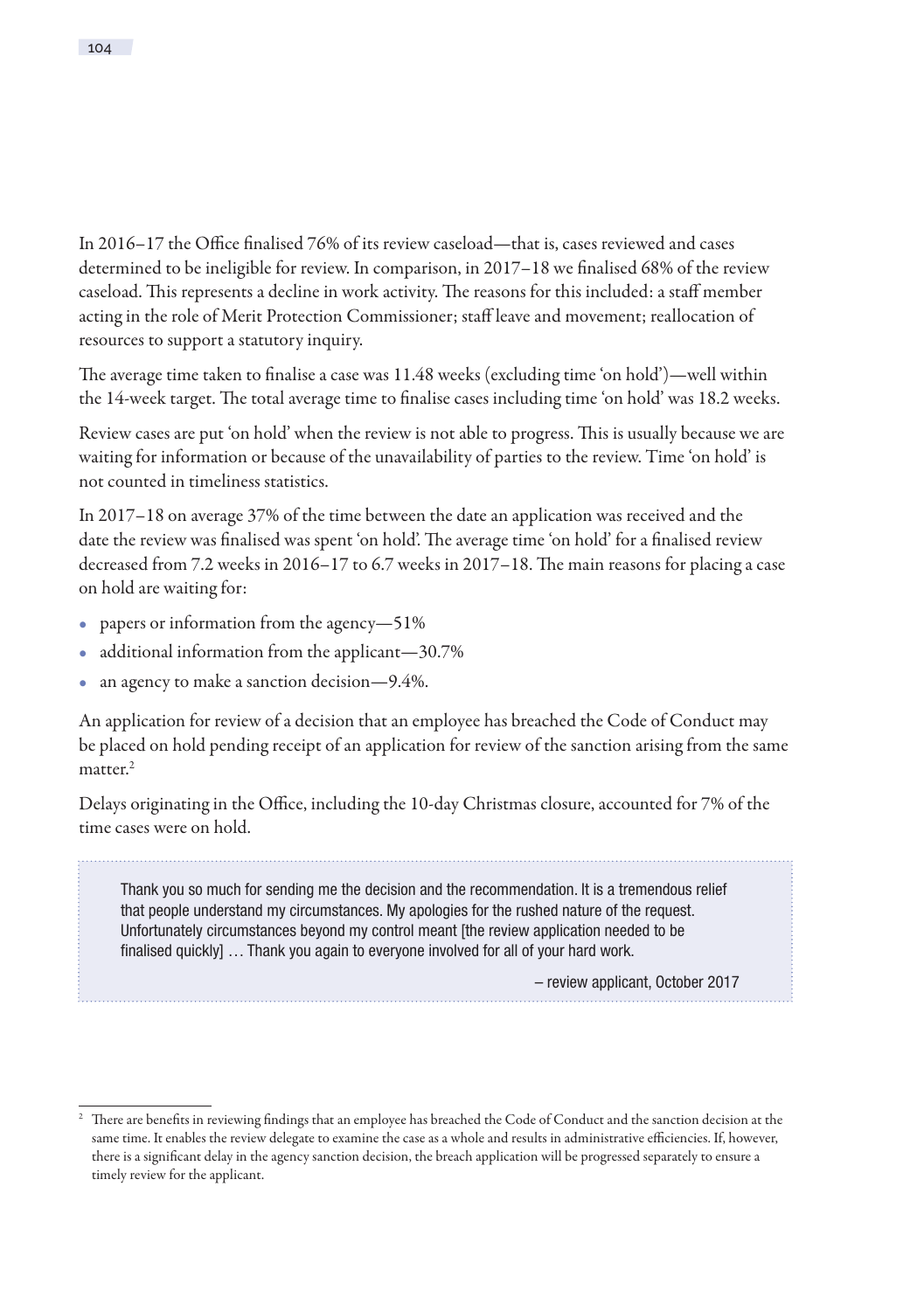### Applications not accepted for review

In 2017–18, 28% of cases were not accepted for review compared to 35% in 2016–17. The reasons for not accepting applications varied according to the type of review.

The main reasons for not accepting applications for review of Code of Conduct decisions were:

- The application was made out of time.
- The application concerned decisions that were not determinations of misconduct or sanction decisions.

The main reasons for not accepting applications for review of employment action matters other than Code of Conduct decisions were:

- The application was about a matter that fell into one of the categories of non-reviewable actions set out in Regulation 5.23 or Schedule 1 to the Regulations—28%.
- The Merit Protection Commissioner exercised a discretion not to review a matter for various reasons, among them that nothing useful would be achieved by continuing to review the matter—25%.
- The application was out of time-19%.
- The applicant needed to first seek a review from their agency—17%.

Generally, decisions on applications for review that are not accepted are made quickly—over half in less than two weeks. Some decisions can take longer if the decision-maker needs to clarify matters of fact with the agency or the review applicant—17% took more than four weeks. The average time taken to decide to decline an application was just under three weeks.

#### Number of reviews by agency

Table M3 in the appendix details the number of reviews by agency. We completed reviews in 20 agencies. The Department of Human Services accounted for 52% of the completed reviews. The Departments of Home Affairs and Defence and the Australian Taxation Office together accounted for a further 23% of reviews.

#### Review outcomes

The Merit Protection Commissioner may recommend to an agency head that a decision be set aside, varied or upheld.

In 2017–18 we upheld 60% of agency decisions or actions in the 75 cases reviewed. This result is similar to that for 2016–17. In one-third of cases it was recommended that the decision under review be varied or set aside and a further 7% of cases resulted in a conciliated outcome.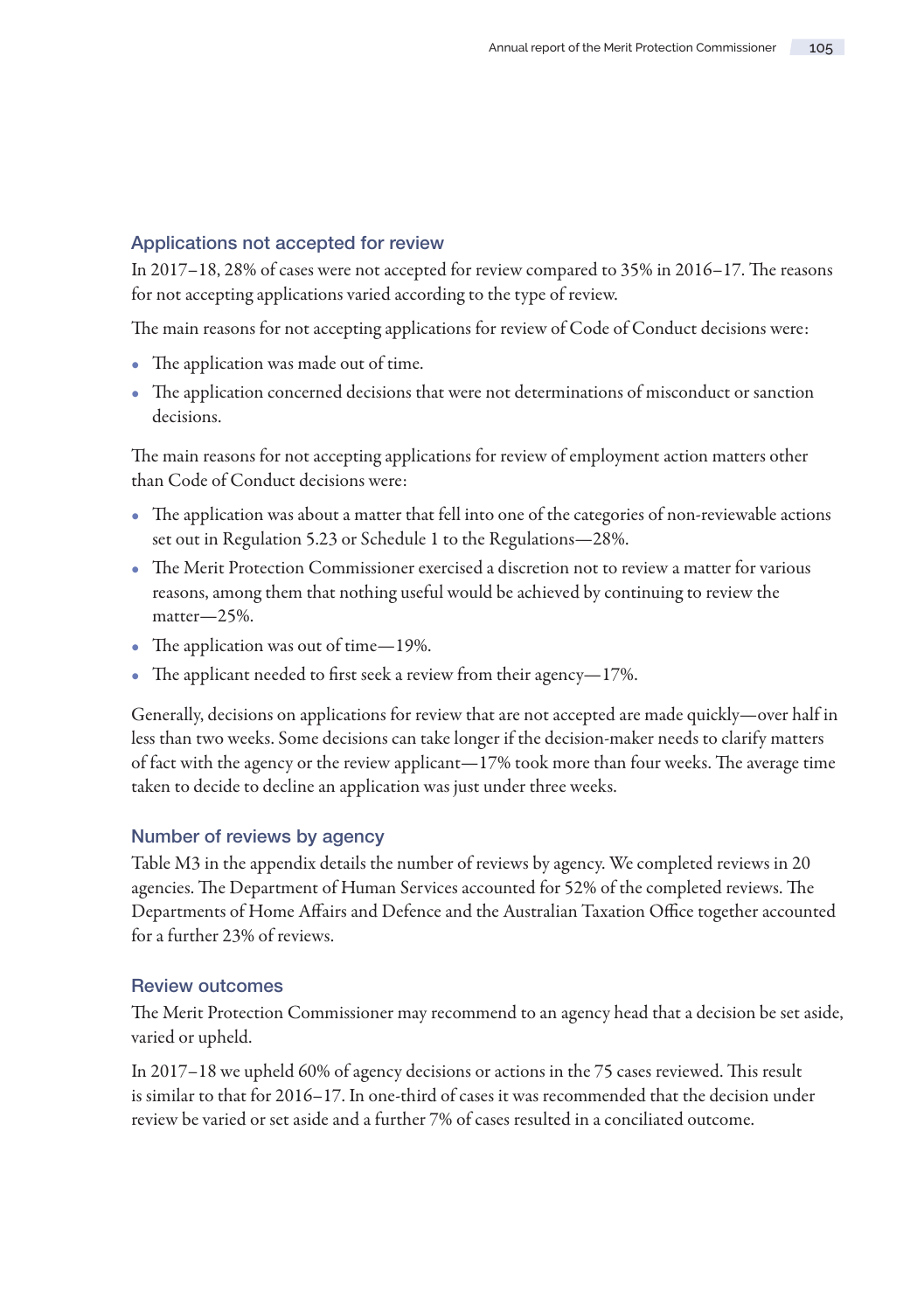Compared with other types of employment decisions, we are more likely to recommend that Code of Conduct decisions be varied or set aside. This year 38% of determinations of misconduct or sanctions reviewed by the Office (29) were set aside or varied compared to one-third of such cases in 2016–17. In comparison, we recommended that 24% of employment actions that had first been reviewed by the relevant agency (secondary reviews) be varied or set aside, compared with 18% in 2016–17.

I thank you for your professionalism, including courtesy (both features of which I'm unsurprised; the APS grapevine gives you high marks).

– review applicant, July 2017

Two reviews conducted under Part 7 of the Regulations related to findings that a former APS employee had breached the Code of Conduct. In one case, we recommended that the agency decision be set aside because of a procedural concern and, in the other, we recommended a variation to the elements of the Code the employee was found to have breached.

The following are the main reasons for recommending that agency misconduct decisions be set aside:

- Procedural problems in the decision-making process that result in substantive unfairness to the employee.
- The employee has not done what they were found to have done.
- The employee did what they were found to have done but it was not misconduct.

The main reasons for recommendation that agency misconduct decisions be varied are:

- The employee has done only some of what they were found to have done.
- The agency has misapplied elements of the Code of Conduct.
- The sanction is too harsh based on an objective assessment of the seriousness of the employee's behaviour or because insufficient regard was had to mitigating factors.

The following are the main reasons for recommending that other employment decisions be set aside or varied:

- The employee has been denied a fair hearing in circumstances where decisions have been made on the basis of adverse information or conclusions about the employee's behaviour (with reference to warning records placed on the employee's personnel file).
- Proper regard has not been had to the employee's personal circumstances in applications for flexible working arrangements.
- Conditions and entitlements have been unfairly withheld from the employee (with reference to payments and leave).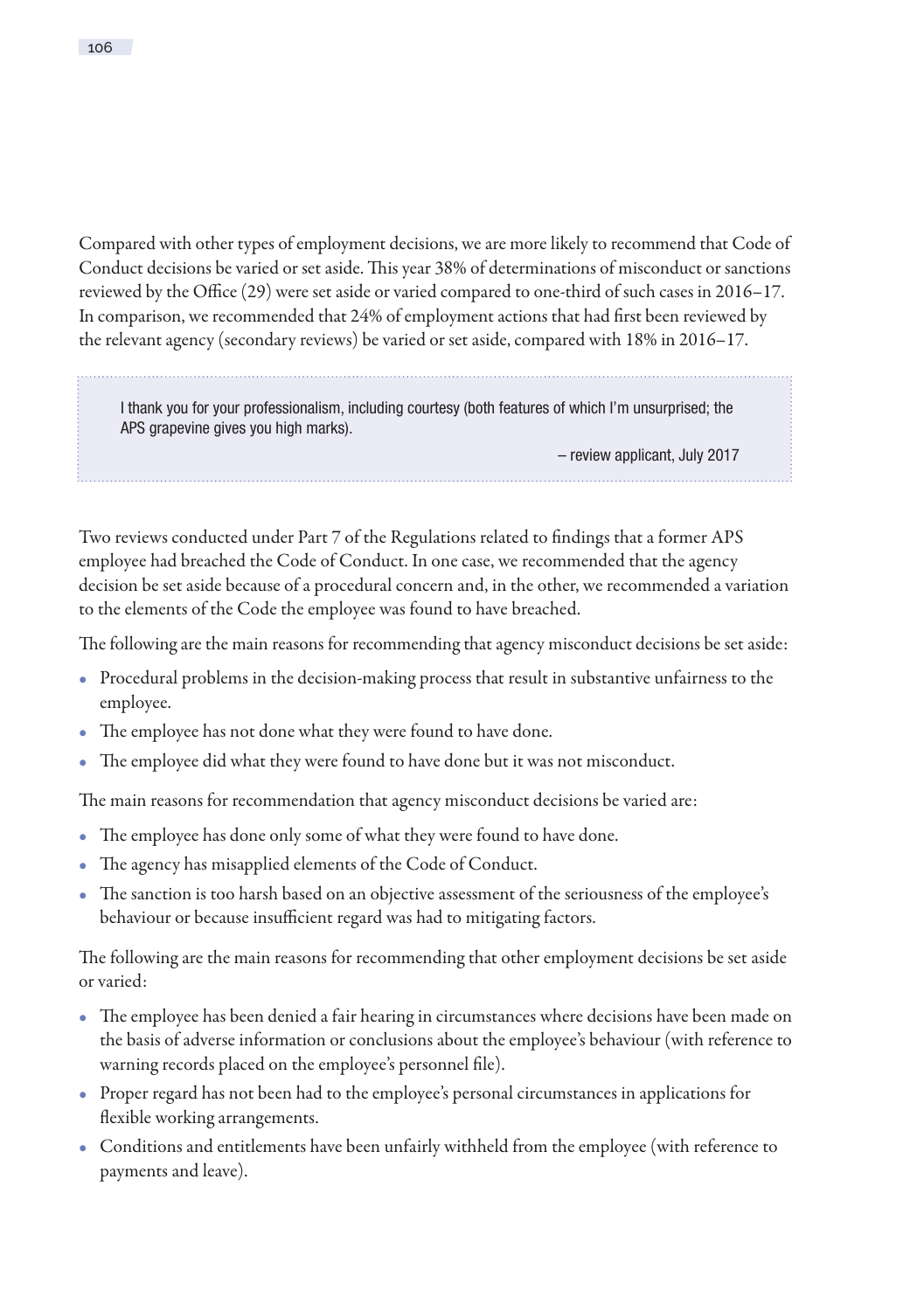Four cases were conciliated during 2017–18. In these cases, the agency or review applicant agreed to act on the Merit Protection Commissioner's preliminary view about an employee's case without the Merit Protection Commissioner making a formal recommendation. By the end of 2017–18 agencies had accepted all review recommendations made by our Office. Three responses were outstanding at 30 June 2018.

Box M2 discusses cases involving directions and warnings issued by agencies to employees.

## Box M2: Cases about the issuing of directions and warnings to employees

We reviewed six cases in which employees disputed directions or warnings issued to them by managers in their agency. In half these cases we recommended that the direction or warning be withdrawn.

- A warning was issued by HR to a manager who had made a formal complaint under the Public Interest Disclosure scheme about the behaviour of employees in his team. An assessment was made that the manager had not used the management options available to him to address the behaviour of his team. The warning reminded the employee of his obligations, including with respect to the Code of Conduct. In our opinion the warning was potentially damaging to the employee's reputation, the employee was not given a fair hearing and the preliminary inquiry into his disclosure raised no concerns about his behaviour.
- A manager issued a direction to an employee in response to incidents in which the employee elected to work from home without the prior approval of his manager. We concluded the direction was poorly drafted and implied that the employee had been found to have breached the Code of Conduct. It admonished the employee for previous behaviour but failed to set out the manager's expectations for future behaviour.
- A manager issued to an employee a warning setting out the agency's expectations in relation to the way the employee serviced clients. The status of the document was unclear, including whether it was a direction or a set of expectations, and it was variously referred to as both. We considered that the letter was disproportionate to the end it was seeking to achieve—namely, to advise the employee what was expected of her—and was not reasonable.

In three other cases we upheld agency decisions to issue directions or warnings. These concerned a direction to return to work following an independent medical examination in a case where there were differences in medical opinions; a warning to an employee to improve her performance and behaviour in specified ways; and a direction from an agency head to an employee to cease agitating on a workplace issue.

The Merit Protection Commissioner noted that directions need to be tightly drafted and in the language of command, specifying what actions should and should not be taken. Where directions seek to remove flexibility available under an agency policy, they need to be unequivocal that their intention is to create a new legal obligation.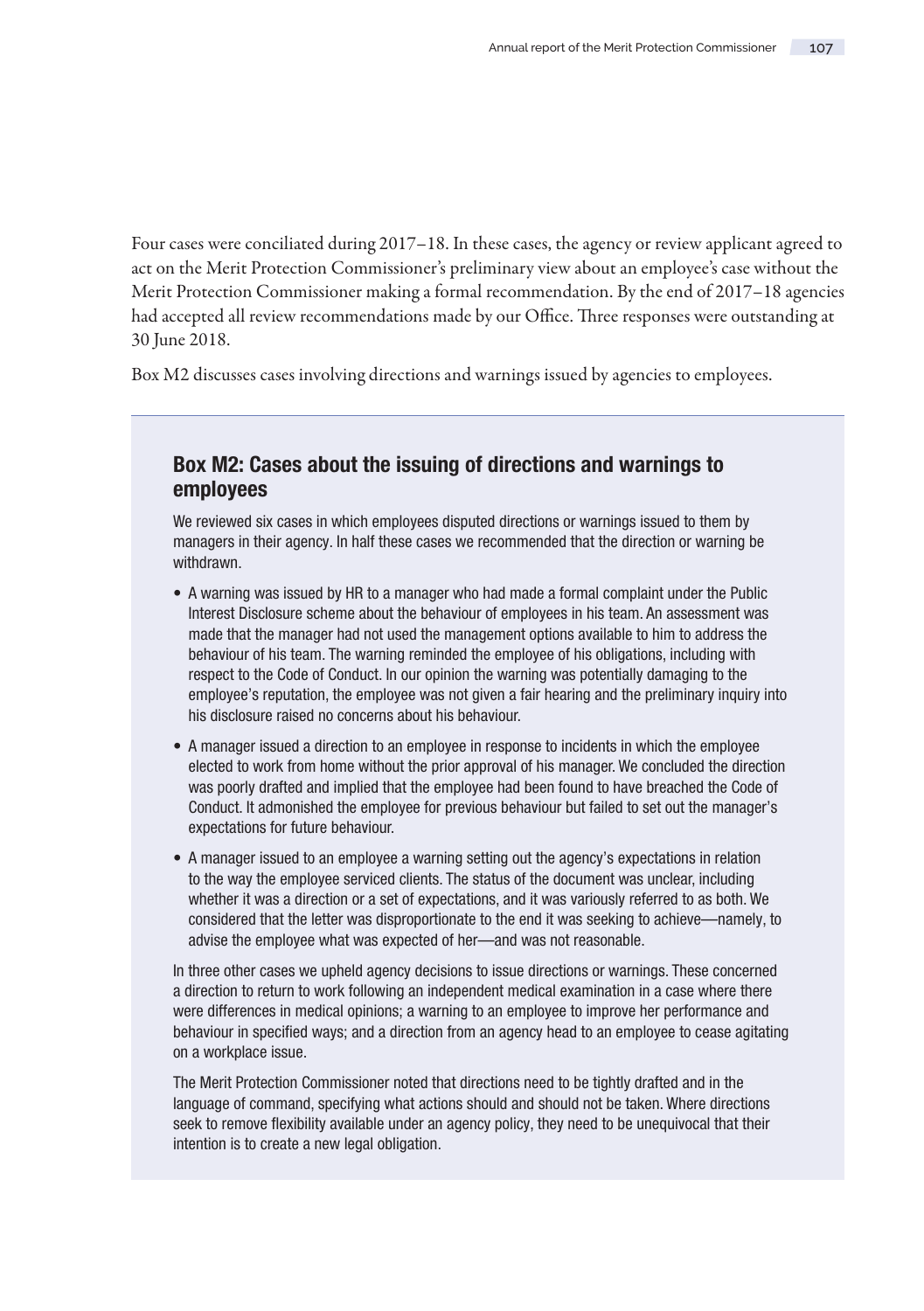For example, a direction about attendance should:

- set out the relevant provisions in the enterprise agreement and agency policies
- set out the employee's obligations under the agreement and policies
- direct the employee to comply with those obligations plus any specific requirements—for example, in relation to communication with managers
- specify that the written direction is a direction for the purpose of the Public Service Act 1999
- draw the employee's attention to the possible consequences of non-compliance with the direction.

### Subject matter

In 2017–18 Code of Conduct cases accounted for 39% of all cases reviewed. Code of Conduct cases had been growing as a proportion of the total caseload in the preceding three financial years, but the trend was reversed in 2017–18.

Figure M2 (below) and Table M4 in the appendix provide a breakdown of cases reviewed by subject matter, excluding Code of Conduct reviews. The majority of reviews relate to three areas of concern access to flexible working arrangements, workplace behaviour, and performance management.



Figure M2: Cases reviewed by subject (excluding Code of Conduct cases), 2017–18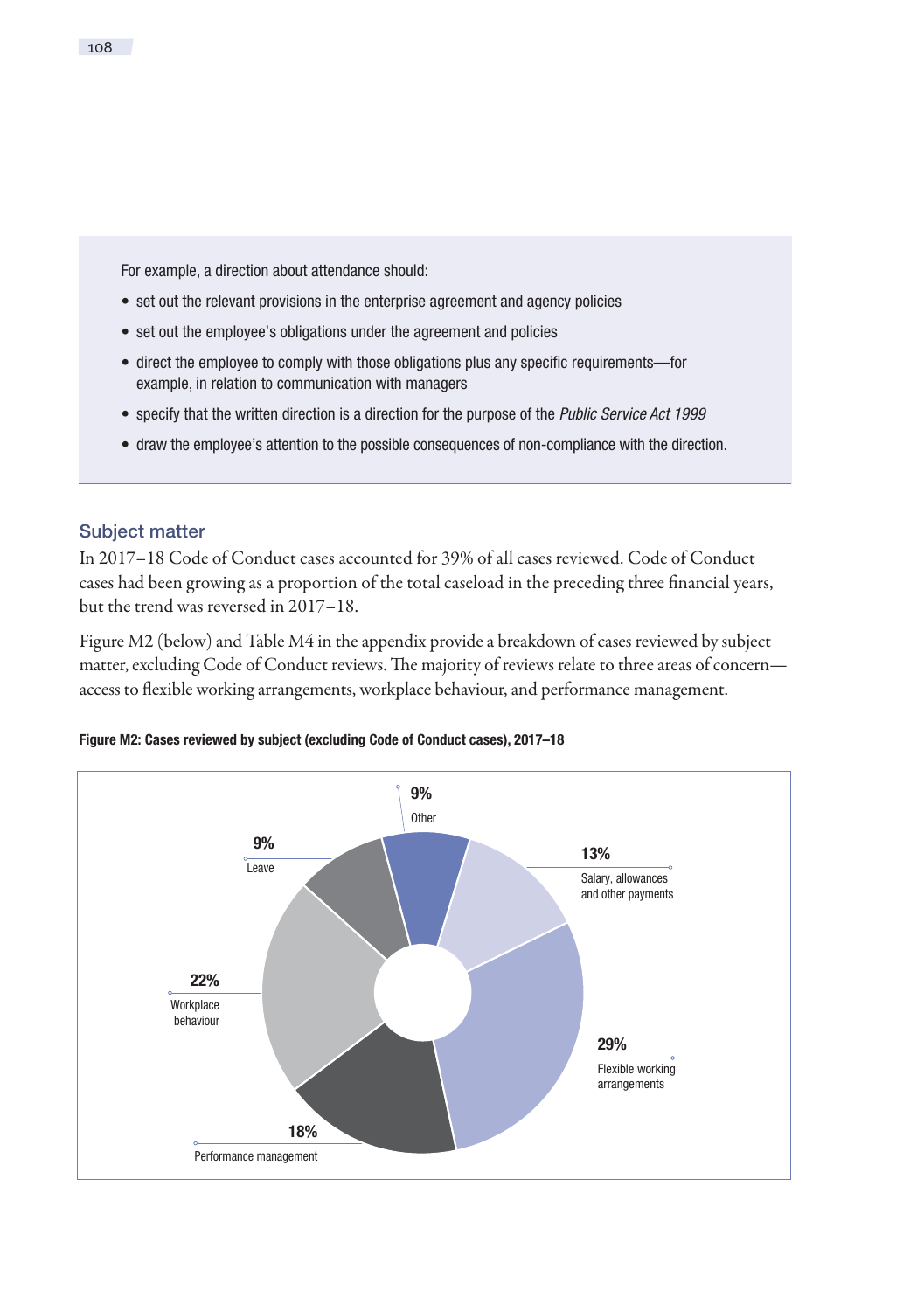### Breaches of the Code of Conduct

APS employees who are found to have breached the Code of Conduct can apply to the Merit Protection Commissioner for a review of the breach finding and the sanction imposed for a breach.

Based on data in the APS Commissioner's annual State of the Service Report over the last three years, it is estimated that the Merit Protection Commissioner reviews between 4% and 10% of agency Code of Conduct decisions.<sup>3</sup> Review by the Office offers an important avenue of review for affected APS employees and keeps under scrutiny an important area of employment decision making.

There were 55 applications for review of a decision that an employee had breached the Code of Conduct and/or the sanction and seven cases on hand at the start of 2017–18. Twenty-nine cases were reviewed during the year, involving 23 employees.<sup>4</sup> Two applications from former employees were also reviewed.

Of the 25 cases reviewed (23 current employees and two former employees):

- Decisions in 11 cases were upheld in their entirety.
- In two cases the breach and sanction decisions were upheld but it was found that some of the factual findings could not be sustained.
- We recommended that the findings be varied in six cases—in two cases the findings of breach and in four cases the sanction.
- In six cases we recommended that the finding of misconduct be set aside in its entirety.

We recommended that the findings of misconduct be set aside in six cases for the following reasons:

- In one case the former employee was not employed in the agency at the time of the misconduct and for this reason the agency's procedures did not apply to the employee.
- In two cases the way the investigation was conducted constituted poor practice, denying the employee a fair opportunity to respond to the allegations and resulting in a process that was both procedurally and substantively unfair.
- In one case the employee had done what the agency accused them of but they had not engaged in misconduct.
- In one case the employee was found to have engaged in misconduct on the basis of the wrong facts.
- In the remaining case we wrote to the agency about a procedural defect. The agency vacated their decision, so it became unnecessary for the Merit Protection Commissioner to make a recommendation.

<sup>3</sup> The *State of the Service Report 2016–17* reported 530 employees were found to have breached the Code of Conduct in 2016–17. In 2016–17 we reviewed applications from 43 employees relating to breaches of the Code of Conduct and a further six were on hand. While the two sets of data do not include the same employees, a comparison over time provides an estimate that between 4 to 10% of agency decisions are reviewed.

<sup>4</sup> Employees may apply separately for a review of a breach determination and the consequential sanction decision. Where this happens, it is counted as two cases. It is for this reason that there are more cases than there are employees.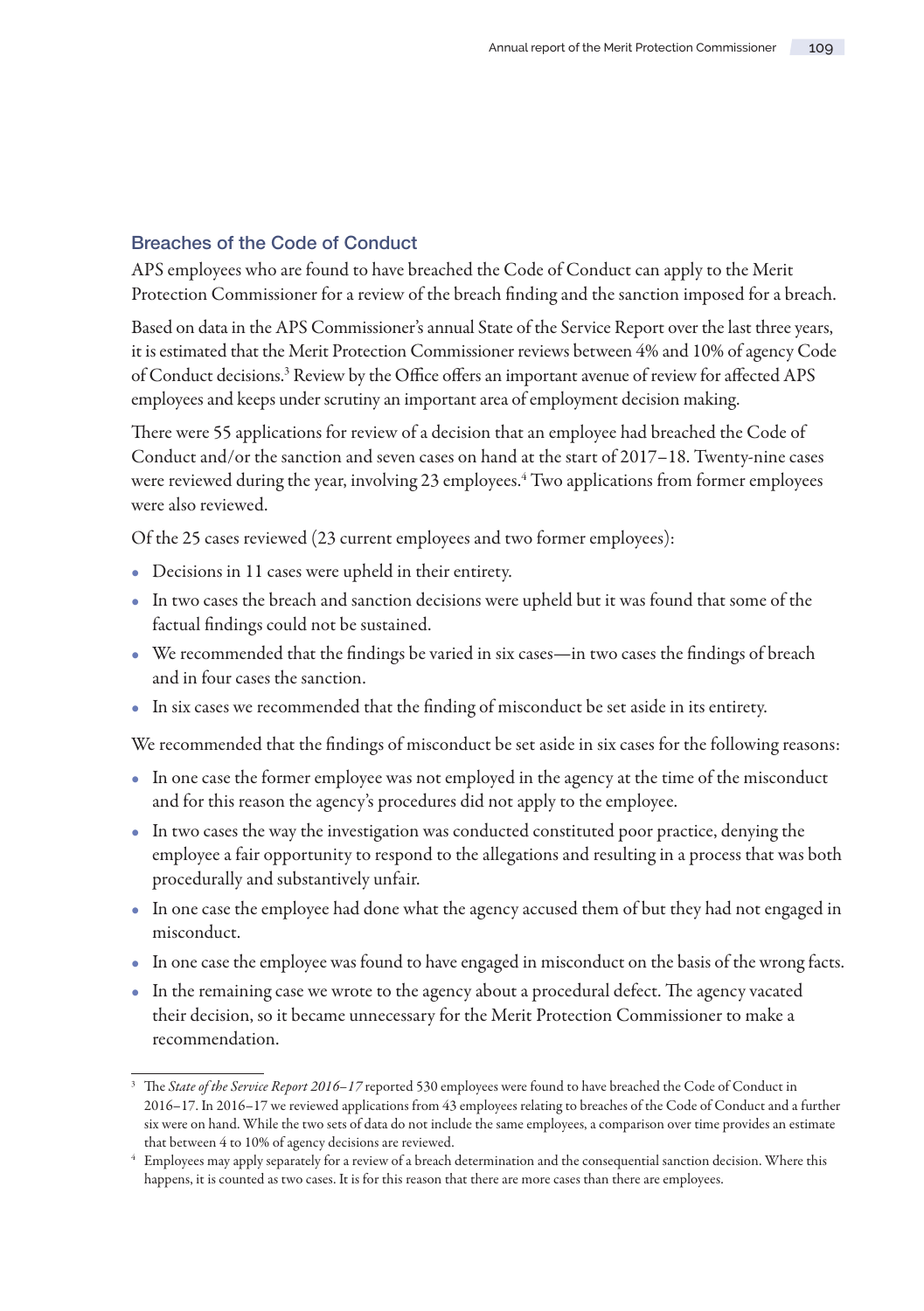Figure M3 (below) and Table M5 in the appendix provide a breakdown of the types of employment matters dealt with in Code of Conduct reviews.



The largest area of behaviour reviewed as misconduct concerned bullying and discourteous behaviours. In all cases the behaviour was directed at colleagues or managers. The conflict of interest matters concerned personal relationships with colleagues, advocacy for family members who were also clients of the agency, a conflict between an employee's political views and their duties, and a conflict of interest in recruitment. The social media matters concerned private behaviour—in one case misconceived but well-intentioned but in both cases adversely affecting the reputation of the employee's agency.

There were three cases in which employees argued that their mental health should have been taken into consideration before a finding of misconduct was made. In two of those cases it was concluded that the employee had nevertheless engaged in misconduct. In the third case we recommended a reduced sanction for a range of reasons, among them the impact of the employee's health on their behaviour.

# Box M3: What review applicants say about why they seek review of Code of Conduct decisions

Review applicants sought review of determinations that they had breached the Code of Conduct and sanctions for a variety of reasons:

- They denied they had done what was alleged.
- They accepted they had done what was alleged but argued it was appropriate and reasonable behaviour and not misconduct.
- They accepted they had done what was alleged, acknowledged it was inappropriate, but argued it should not have been dealt with as misconduct, including because their behaviour was as a result of mental health issues.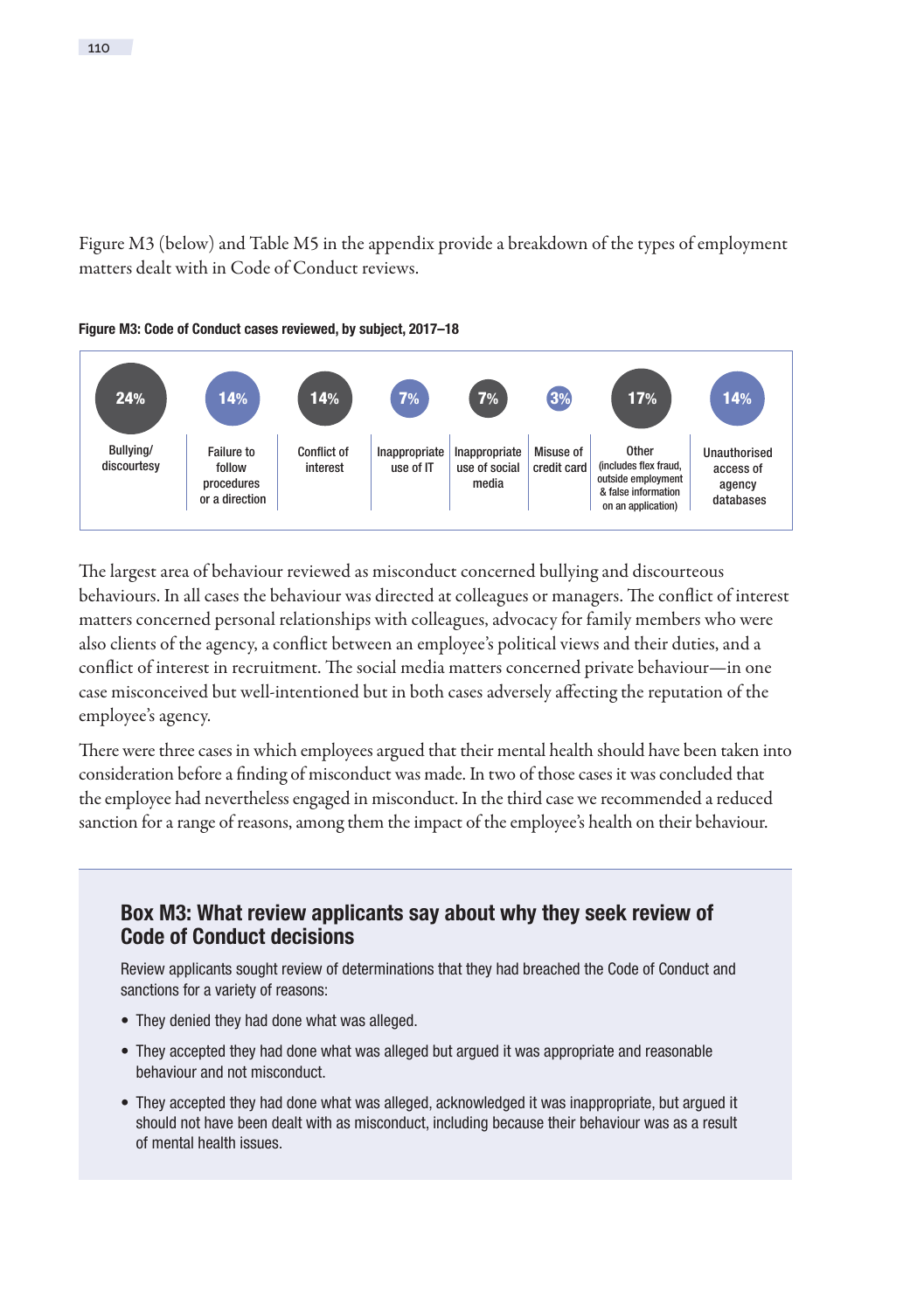- They considered there were procedural problems in the decision-making process.
- They were concerned the sanction imposed on them was too harsh.
- They were concerned about the impact of a misconduct record on their future employment prospects.

Review applicants were astute in identifying procedural problems. In six cases the review applicant's main reason for seeking review was a procedural concern. In three cases the procedural concerns identified by the review applicant were sufficient for us to recommend that the decision be set aside. In the remaining three cases the review applicant's procedural concerns had substance but were not of sufficient seriousness to cause us to recommend that the decision be set aside.

The language and tone of agency decisions and the way the decision-making process is conducted may be a factor in driving employees to seek review. It influences an employee's sense of the fairness of the decision. In 40% of review applications review applicants identified this as a concern. Examples of the comments made by review applicants are:

 'The process is bullying at a departmental level and this caused me considerable personal and professional distress'. The review applicant referred to the investigation report and the agency decision as 'repetitive', 'threatening' and 'punitive'. She stated she was forced to read and respond to several versions of 'a very lengthy document, with multiple legislative attachments' for what was a one-off incident. The employee advised that whatever she said in her defence 'was used against me'.

 An employee was concerned that a sanction decision maker concluded she had failed to show remorse as a result of arguments she made in her defence. The employee advised that she had 'not attempted to direct blame to others' but was disagreeing with the conclusions the decision maker drew from the evidence.

 An employee stated, 'I feel as though I haven't been taken seriously, or my legitimate concerns listened to at all in this process … I am also struggling to understand how intentional misconduct was determined'.

 An employee stated, 'I take a lot of pride in my work and have done so for 40 years. To be seen by this department as being "untrustworthy" and hav[ing] a "lack of integrity" has caused me large amounts of distress … I am very embarrassed and have not shared this problem with any of my family, co-workers and only one close friend'.

 An employee was concerned that when she disputed the conclusions the decision maker had drawn from the facts the decision maker concluded the employee had provided 'false and misleading information … for expressing an opinion'.

In our view, agencies should critically assess the way they manage their misconduct investigation processes and the way they communicate their decisions. Agency decision makers need to treat the people who are subject to misconduct processes fairly and with appropriate respect and courtesy. In particular, agencies should avoid reasons for decisions that are unnecessarily lengthy and repetitive and that use exaggerated, emotive language when expressing opinions about the employee's behaviour.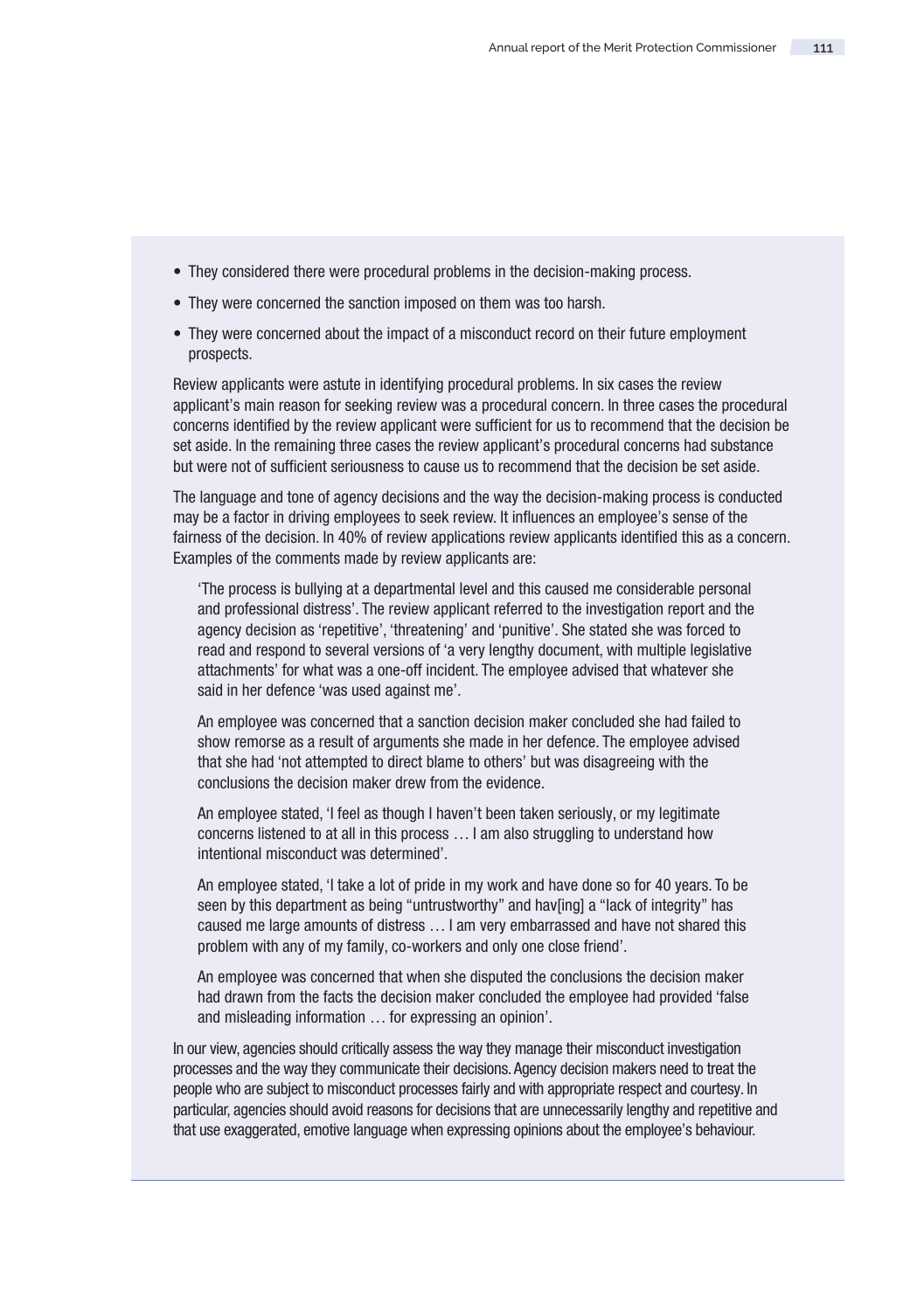## Promotion review performance

APS employees can seek a review of an agency's decision to promote an employee to jobs at the APS 1 to 6 classifications by demonstrating that their claims to the job have more merit than those of the employees who were promoted.

In the past seven years the promotion review function has exceeded its internal performance target for timeliness (75% of reviews in time). All promotion reviews were completed within target timeframes during 2017–18.

Figure M4 shows how the promotion review casework has fluctuated between 2007–08 and 2017–18. Table M6 in the appendix sets out the promotion review caseload for 2017–18.



#### Figure M4: Trends in promotion review caseload, 2007–08 to 2017–18

In 2017–18 both the number of applications and the size of promotion review exercises decreased to stable levels from the peaks of the previous two financial years. The previous peaks were the result of a significant increase in recruitment activity in large agencies following a freeze on recruitment as part of the Australian government's then commitment to reduce the size of the APS.

This year the promotion review application rate decreased by 45%—97 applications were received compared with 177 in 2016–17. The Office received applications for review of promotion decisions in eight agencies. Agencies with two or more applications for review are identified in Table M7 in the appendix. Recruitment exercises in the Australian Taxation Office, the Department of Home Affairs and the Department of Defence accounted for 82% of finalised promotion reviews.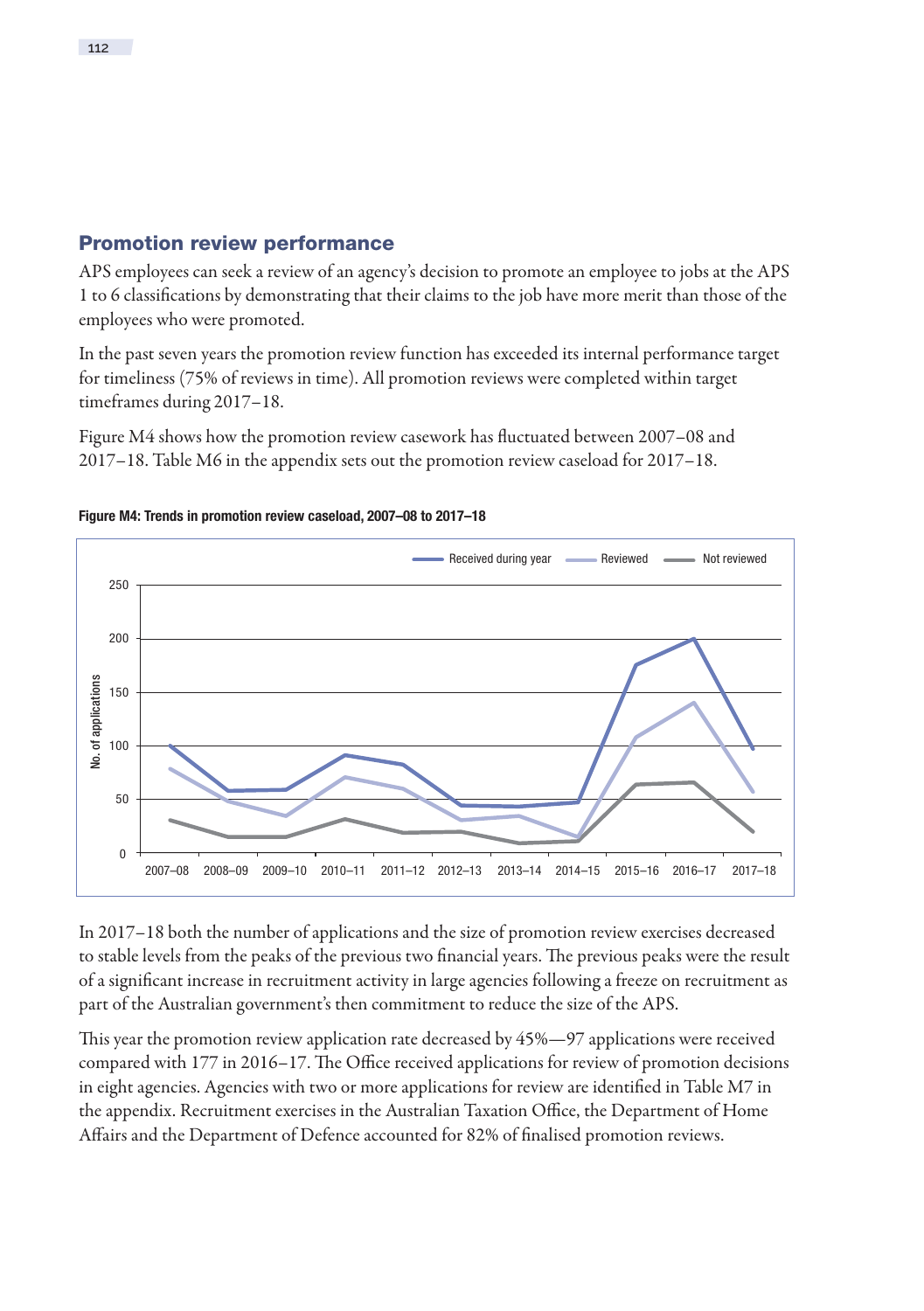The largest number of applications for a single finalised promotion review exercise was 38 compared with 57 in 2016–17. Only six exercises had 10 or more applications, compared with 28 in 2016–17. This decrease was reflected in a fall in the average number of applications per exercise—4.4 for 2017–18 compared with 6.9 in 2016–17.

We worked with agencies to help them manage promotion review processes and to provide feedback on the effectiveness of their selection processes. The focus was agencies, such as the Department of Home Affairs, conducting bulk promotion exercises. We also discussed promotion review–related matters with the policy teams in the Australian Public Service Commission to ensure consistency of advice to agencies.

Promotion review committees provided feedback about the poor quality of review applicants' statements made in support of their applications for review. In response, we updated information on the MPC website, providing more guidance on preparing a statement. To improve handling and security, we moved to electronic delivery of papers to promotion review committee members via the secure Govdex service.

## Other review-related functions

Under Part 7 of the Public Service Regulations the Merit Protection Commissioner may:

- investigate a complaint by a former APS employee that relates to the employee's final entitlements on separation from the APS
- review a determination that a former employee has breached the Code of Conduct
- review the actions of statutory officeholders who are not agency heads.

Table M1 in the appendix provides information on the number of applications made under Part 7 in 2017–18. Six complaints about final entitlements were received. Four applications were not accepted. One was withdrawn. In the other case we resolved the former employee's concerns through discussion with the agency.

Two review applications received from former employees for determinations of misconduct made after they had ceased APS employment were finalised in 2017–18. These cases are referred to in the discussion of Code of Conduct decision making. A third case remains under consideration.

There were no cases seeking review of the actions of a non–agency head statutory office holder.

There was one request for an inquiry under Regulation 7.1A into the outcome of an agency's investigation of a public interest disclosure. This remains under consideration.

### The inquiry function

Under section 50(1)(b) of the Public Service Act the Merit Protection Commissioner may investigate complaints that the Australian Public Service Commissioner has breached the Code of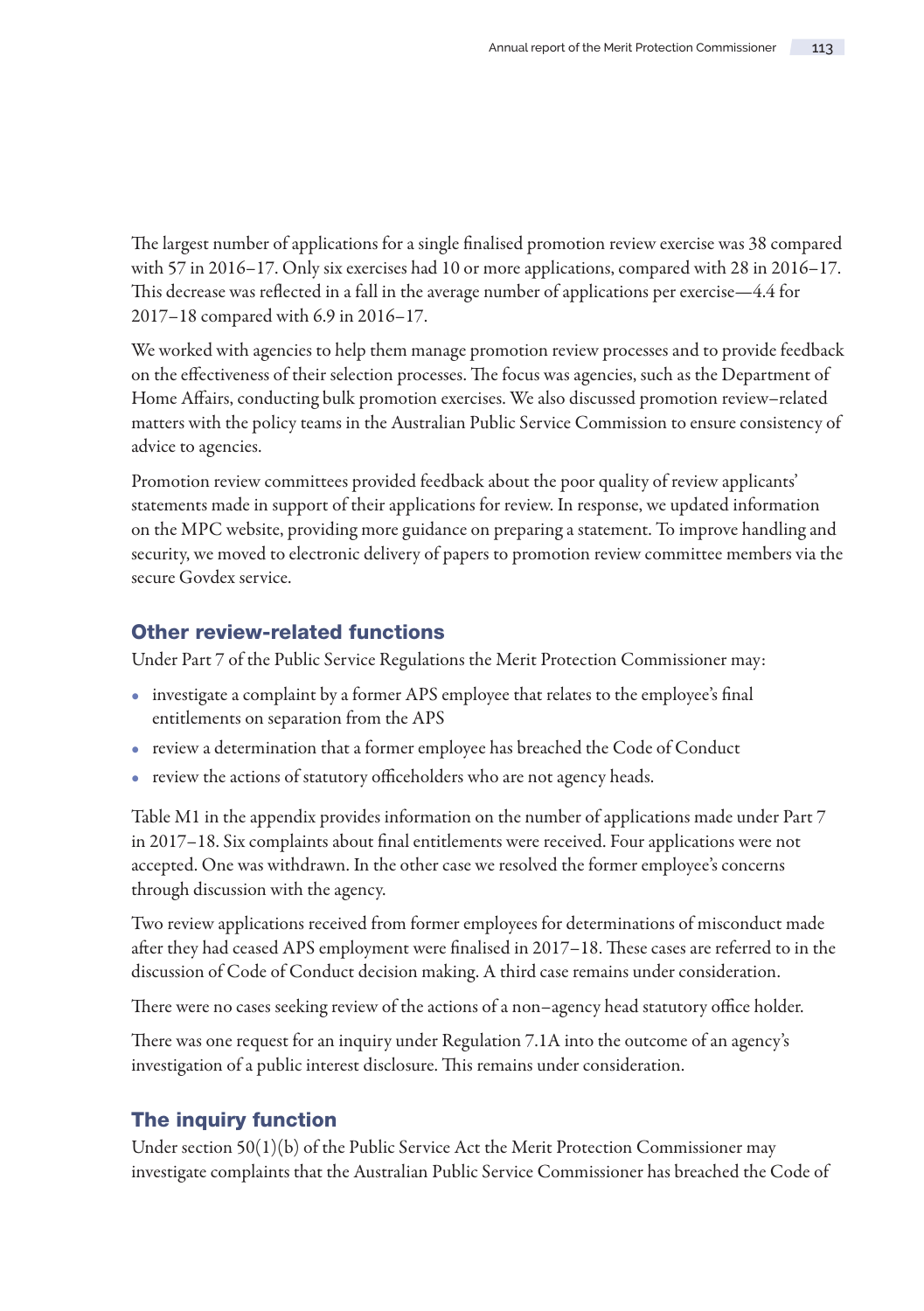<span id="page-19-0"></span>Conduct. The Merit Protection Commissioner must report on the results of the inquiry to the presiding officers of the Parliament, including, where relevant, making recommendations for sanctions.

The Acting Merit Protection Commissioner received one such complaint in January 2018 and another in June 2018. In both cases a consultant was engaged to recommend whether the complaint should proceed to an inquiry, and in both cases the Acting Merit Protection Commissioner determined that the complaints should proceed to inquiry. A consultant was engaged to conduct both inquiries. Both matters were concluded on 7 August 2018, when the Merit Protection Commissioner provided the final report to the presiding officers of the Parliament with no recommendation for sanction.

# Services provided on a fee-for-service basis

The following section reports on performance of the fee-related services we provided in 2017–18.

# Inquiries into breaches of the Code of Conduct

Under section 50A of the Public Service Act the Merit Protection Commissioner may inquire into and determine, on a fee-for-service basis, whether an APS employee or a former employee has breached the Code of Conduct when a request is made by the agency head. The inquiry must have the written agreement of the employee or former employee.

Table M8 in the appendix sets out the Code of Conduct caseload for 2017–18.

One case was on hand at 1 July 2017 and four more were received during the year. One case was withdrawn because the employee did not consent to the inquiry. In three of the four cases that were finalised it was determined that the employee had breached the Code of Conduct. The matters referred to the Merit Protection Commissioner involved complex workplace disputes. The behaviours investigated related to rudeness to managers, false allegations about colleagues, misuse of agency resources and failure to comply with professional standards in the performance of duties. There were no cases on hand at 30 June 2018.

Feedback from agencies on the timeliness and quality of the inquiry work and decision making was positive.

# Independent Selection Advisory Committees

The Merit Protection Commissioner may establish, if requested, Independent Selection Advisory Committees (ISACs) to help with agencies' recruitment processes. ISACs are independent three-member committees that undertake a staff selection exercise on behalf of an agency and make recommendations about the relative suitability of candidates for jobs at the APS 1 to 6 classifications.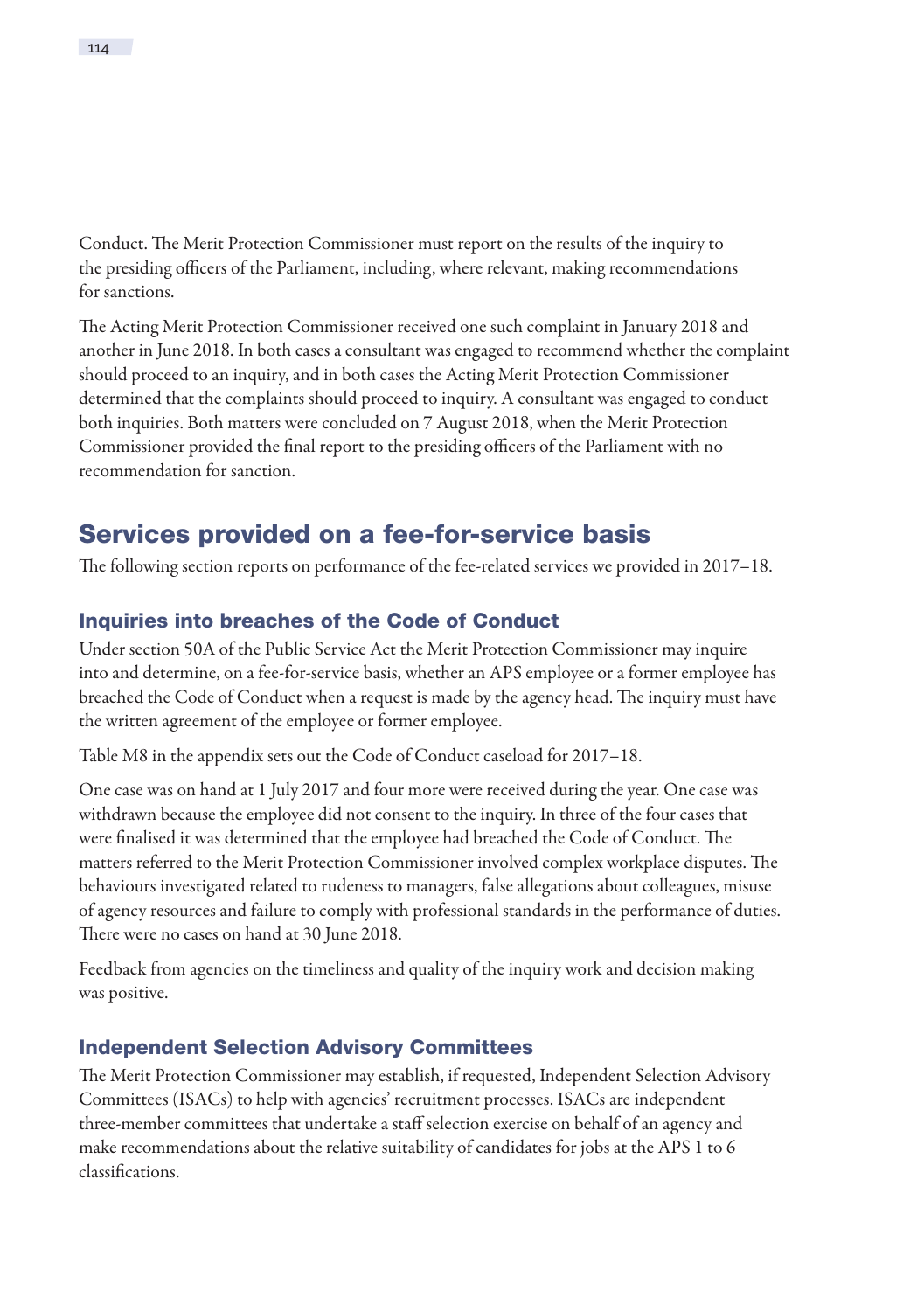<span id="page-20-0"></span>Agency demand for ISACs was maintained in 2017–18. The recruitment exercises were smaller, as indicated by the number of candidates being considered, which decreased by 72%. Three agencies used ISACs. The 16 ISACs finalised in 2017–18 considered 732 candidates and recommended 156 candidates for engagement, transfer or promotion—an average of 39 candidates and eight recommendations per ISAC compared with an average of 190 candidates and 17 recommendations in 2016–17. The largest recruitment exercise was 107 candidates for APS 3 positions in the Administrative Appeals Tribunal.

Table M9 in the appendix provides information on ISAC activity for 2017–18 relative to 2016–17.

## Other fee-for-service work

In accordance with Regulation 7.4, the Merit Protection Commissioner is able to provide other fee-for-service activities, such as staff selection services and investigating grievances, to non APS-agencies. No work was carried out under Regulation 7.4 during 2017–18.

# Governance, management and accountability

The Office of the Merit Protection Commissioner, established under section 49 of the Public Service Act, is an independent statutory officer located within the Australian Public Service Commission. Ms Linda Waugh began a five-year term on 25 June 2018. The previous Merit Protection Commissioner, Ms Annwyn Godwin, resigned on 31 December 2017, and Mr Mark Davidson acted in the role from 1 January to 24 June 2018. Ms Amanda MacDonald also acted in the role, from 17 July to 21 August 2017, as did Mr Bruce Barbour, from 28 June to 20 July 2018.

The Merit Protection Commissioner's functions are set out in sections 50 and 50A of the Public Service Act and Parts 2, 4, 5 and 7 of the Regulations.

The Merit Protection Commissioner provides an important role for the APS by ensuring consistent standards of decision-making and people management practices throughout the APS.

This report and further information about the Merit Protection Commissioner's role and services are available on the MPC website, at [http://www.meritprotectioncommission.gov.au.](http://www.meritprotectioncommission.gov.au)

### Corporate governance

The Australian Public Service Commissioner, as agency head of the Commission, is responsible for its corporate governance.

During 2017–18 the Merit Protection Commissioner had managerial responsibility for the work of the Commission employees made available to work in the Office of the Merit Protection Commissioner. The Merit Protection Commissioner was also an observer of the Commission's Executive, a senior management group chaired by the Commissioner.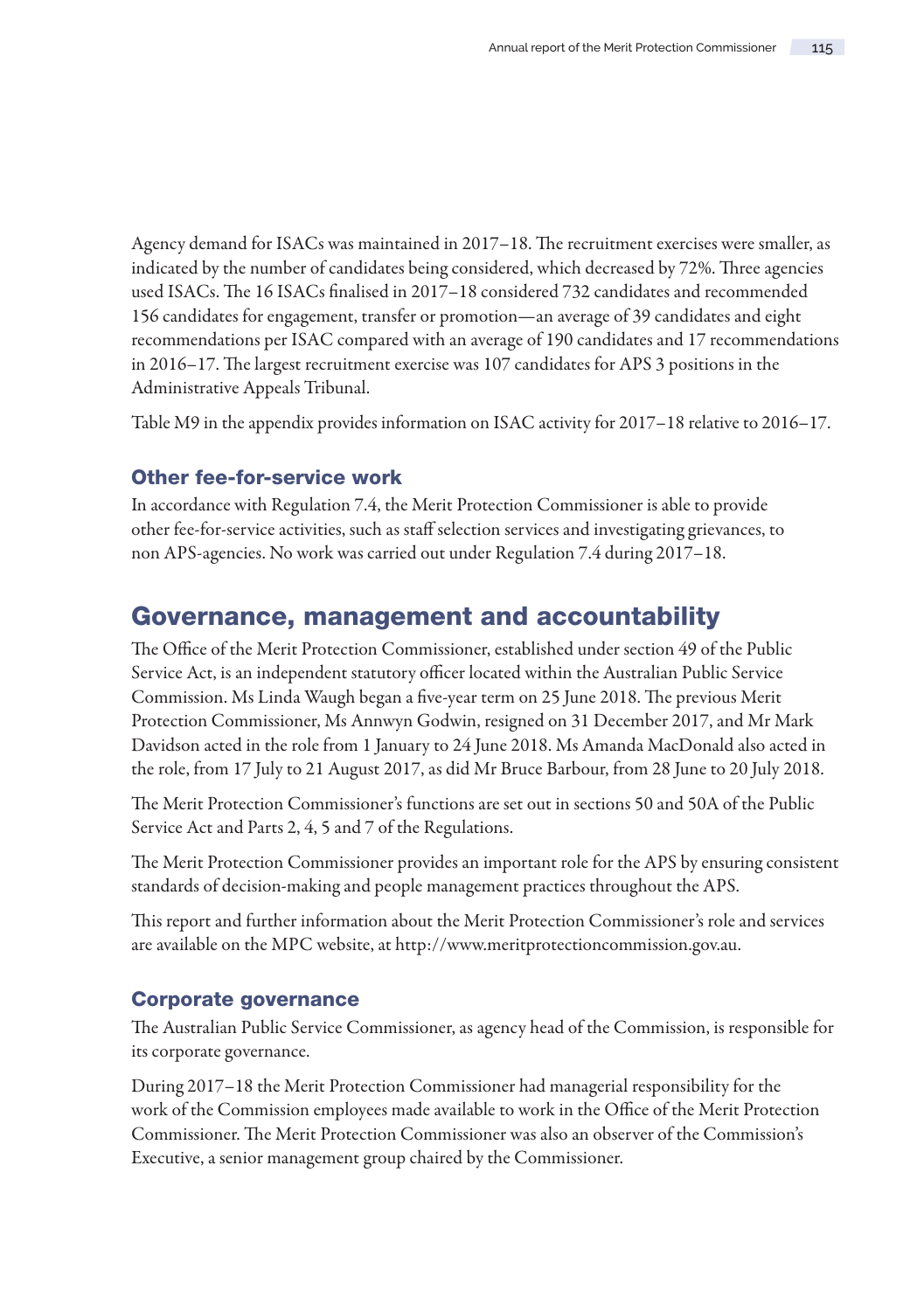### Organisational structure

The staff who support the work of the Merit Protection Commissioner are made available by the Australian Public Service Commissioner in accordance with section 49 of the Public Service Act. The Merit Protection Commissioner and the Commissioner have a memorandum of understanding for the provision of staff. The current memorandum of understanding took effect in June 2015.

The Merit Protection Commissioner is based in the Commission's Sydney office and has staff in both the Sydney and the Canberra offices of the Commission. During 2017–18 the Merit Protection Commissioner was supported by 12 employees.

## Information publication scheme

Information about the Merit Protection Commissioner is provided in the Australian Public Service Commission's plan, which is available at [http://www.apsc.gov.au/freedom-of-information/ips.](http://www.apsc.gov.au/freedom-of-information/ips)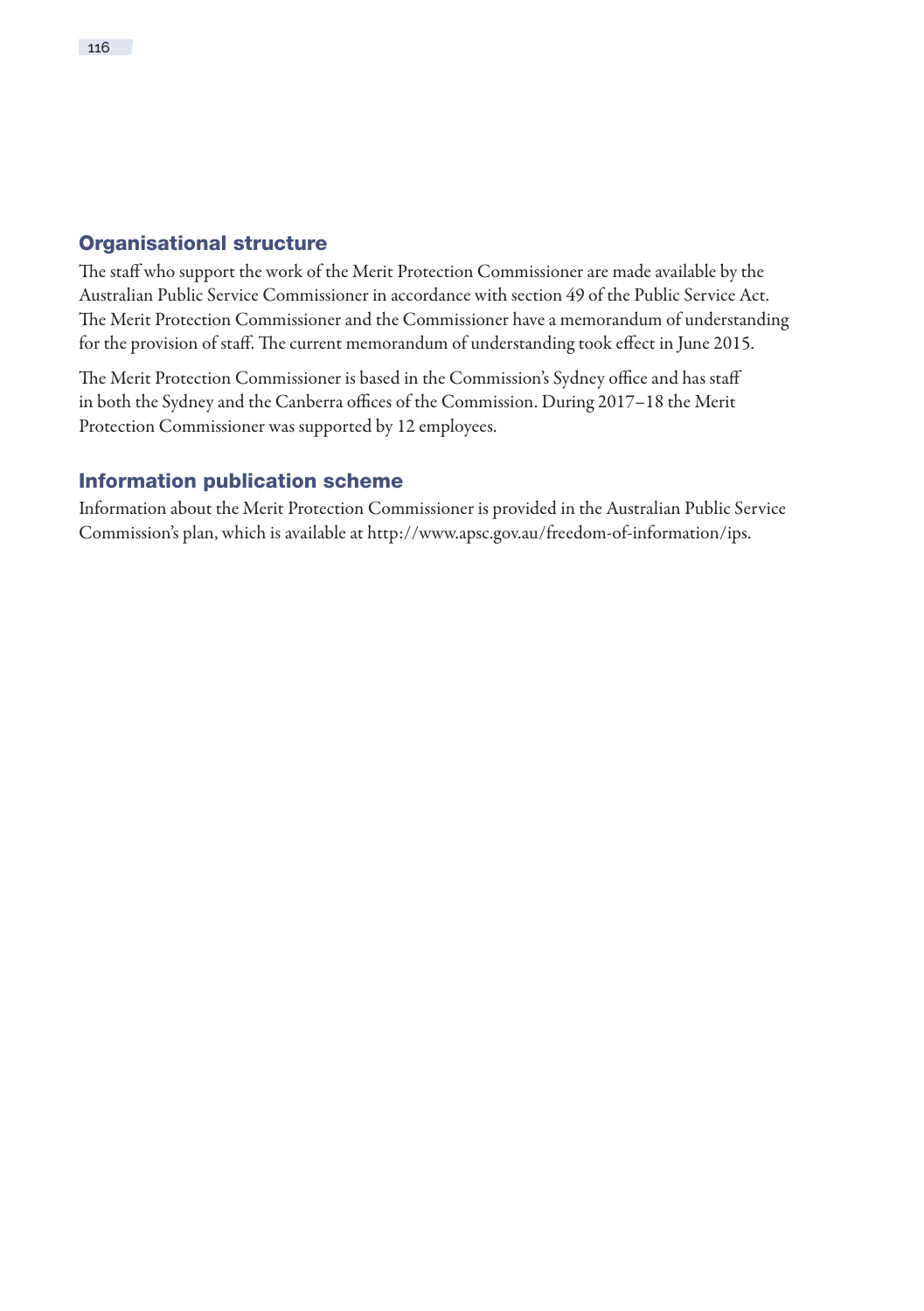# <span id="page-22-0"></span>Appendix: Review of performance by function

This appendix provides information about the performance of the Merit Protection Commissioner's statutory functions. Further information about the Merit Protection Commissioner's functions can be found on the website, at [http://www.meritprotectioncommission.gov.au.](http://www.meritprotectioncommission.gov.au)

### Review of employment actions

Under section 33 of the Public Service Act and Part 5 of the Regulations the Merit Protection Commissioner conduct three main categories of reviews:

- reviews of breaches of the APS Code of Conduct
- reviews of other employment actions
- reviews of promotion decisions.

Table M1 provides information on the number of applications for review (other than promotion review) received and reviews completed in 2017–18. Table M2 provides information on the timeliness with which this function was performed. Both tables provide results for 2016–17 for comparison.

The target timeframe for completion of primary and secondary reviews is 14 weeks from receipt of the application.

|                               | <b>Primary</b><br>reviews-Code | <b>Primary</b><br>reviews- | <b>Secondary</b> | Complaints/<br>reviews by former |             |              |
|-------------------------------|--------------------------------|----------------------------|------------------|----------------------------------|-------------|--------------|
|                               | of Conduct                     | other                      | reviews          | employees                        |             | <b>Total</b> |
| Cases                         |                                |                            | $2017 - 18$      |                                  | $2017 - 18$ | 2016-17      |
| On hand at start of year      |                                | $\overline{2}$             | 13               |                                  | 23          | 46           |
| Received during the period    | 55                             | 5                          | 98               | 8                                | 166         | 177          |
| <b>Total cases</b>            | 62                             | 7                          | 111              | 9                                | 189         | 223          |
| Reviewed                      | 29                             | $\mathfrak{p}$             | 41               | 3                                | 75          | 93           |
| Not accepted                  | 4                              |                            | 44               | 4                                | 53          | 77           |
| Lapsed or withdrawn           | 11                             |                            | 8                | 1                                | 21          | 30           |
| Total finalised during period | 44                             | 4                          | 93               | 8                                | 149         | 200          |
| On hand at end of year        | 18                             | 3                          | 18               | 1                                | 40          | 23           |

|  |  |  |  | Table M1: Review of employment actions workload, by type of review, 2017–18 compared with 2016–17 |
|--|--|--|--|---------------------------------------------------------------------------------------------------|
|--|--|--|--|---------------------------------------------------------------------------------------------------|

Notes: Primary reviews are reviews conducted by the Merit Protection Commissioner (MPC) without first being reviewed by the agency head. Secondary reviews are conducted by the MPC following a review conducted by the agency head or after the agency head decides the matter is not reviewable but the MPC considers it is. Part 7 of the Regulations covers complaints/reviews by former employees.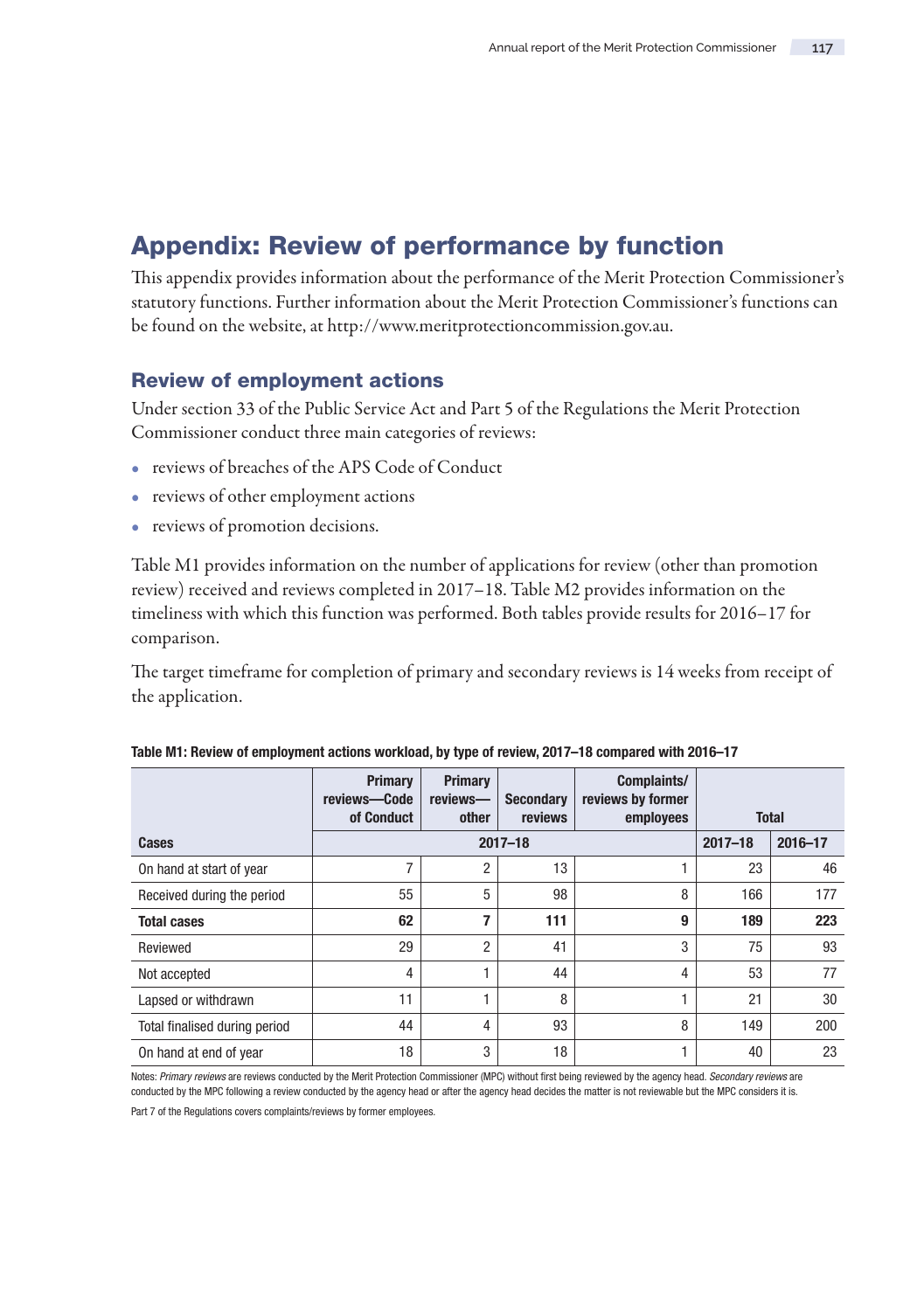|                                 | 2016-17                                        |                                                        | $2017 - 18$                                    |                                                        |  |
|---------------------------------|------------------------------------------------|--------------------------------------------------------|------------------------------------------------|--------------------------------------------------------|--|
| <b>Review type</b>              | Average time to<br>complete reviews<br>(weeks) | <b>Completed within</b><br>target timeframes<br>$(\%)$ | Average time to<br>complete reviews<br>(weeks) | <b>Completed within</b><br>target timeframes<br>$(\%)$ |  |
| Primary reviews-Code of Conduct | 13.72                                          | 78                                                     | 11.96                                          | 79                                                     |  |
| Primary reviews-other           | 22.36                                          | 50                                                     | 14.57                                          | 50                                                     |  |
| Secondary reviews               | 15.3                                           | 79                                                     | 11.27                                          | 78                                                     |  |
| Regulation Part 7*              | 16.29                                          | 50                                                     | 7.17                                           | 66.7                                                   |  |
| <b>Total Reviews</b>            | 14.62                                          | 77.4                                                   | 11.48                                          | 77.3                                                   |  |

#### Table M2: Timeliness in handling reviews, 2017–18 compared with 2016–17

\*Complaints or reviews by former employees

Table M3 details the number of reviews completed, by the agency concerned.

| <b>Agency concerned</b>                                                                   | <b>Primary</b><br>reviews-Code<br>of Conduct | Primary<br>reviews-<br>other | <b>Secondary</b><br>reviews | Reviews/<br>complaints by<br>former employees | <b>Total</b>   |
|-------------------------------------------------------------------------------------------|----------------------------------------------|------------------------------|-----------------------------|-----------------------------------------------|----------------|
| Department of Human Services                                                              | 15                                           | $\mathbf{0}$                 | 24                          | 0                                             | 39             |
| Department of Home Affairs &<br>Department of Immigration and<br><b>Border Protection</b> | 3                                            | 0                            | 4                           | 1                                             | 8              |
| Department of Defence                                                                     | 3                                            | $\mathbf{0}$                 | $\overline{2}$              | 0                                             | 5              |
| <b>Australian Taxation Office</b>                                                         | 1                                            | 0                            | 3                           | 0                                             | 4              |
| <b>Administrative Appeals Tribunal</b>                                                    | 0                                            | $\mathbf{0}$                 | $\overline{2}$              | 0                                             | $\overline{2}$ |
| Australian Criminal Intelligence<br>Commission                                            | 2                                            | 0                            | 0                           | 0                                             | $\overline{2}$ |
| Department of Agriculture and<br><b>Water Resources</b>                                   | $\overline{2}$                               | 0                            | 0                           | 0                                             | 2              |
| Department of the Prime Minister<br>and Cabinet                                           | 1                                            | 0                            |                             | 0                                             | $\overline{2}$ |
| Eleven other agencies<br>(one review each)                                                | $\overline{2}$                               | $\overline{2}$               | 5                           | $\overline{2}$                                | 11             |
| <b>Total</b>                                                                              | 29                                           | $\overline{2}$               | 41                          | 3                                             | 75             |

#### Table M3: Reviews completed, by agency, 2017–18

Table M4 shows the main subject matter and the secondary subject matters for all secondary cases reviewed in 2017–18. The data in Table M4 is not directly comparable with the data in tables M1 to M3 because a review can involve more than one subject matter.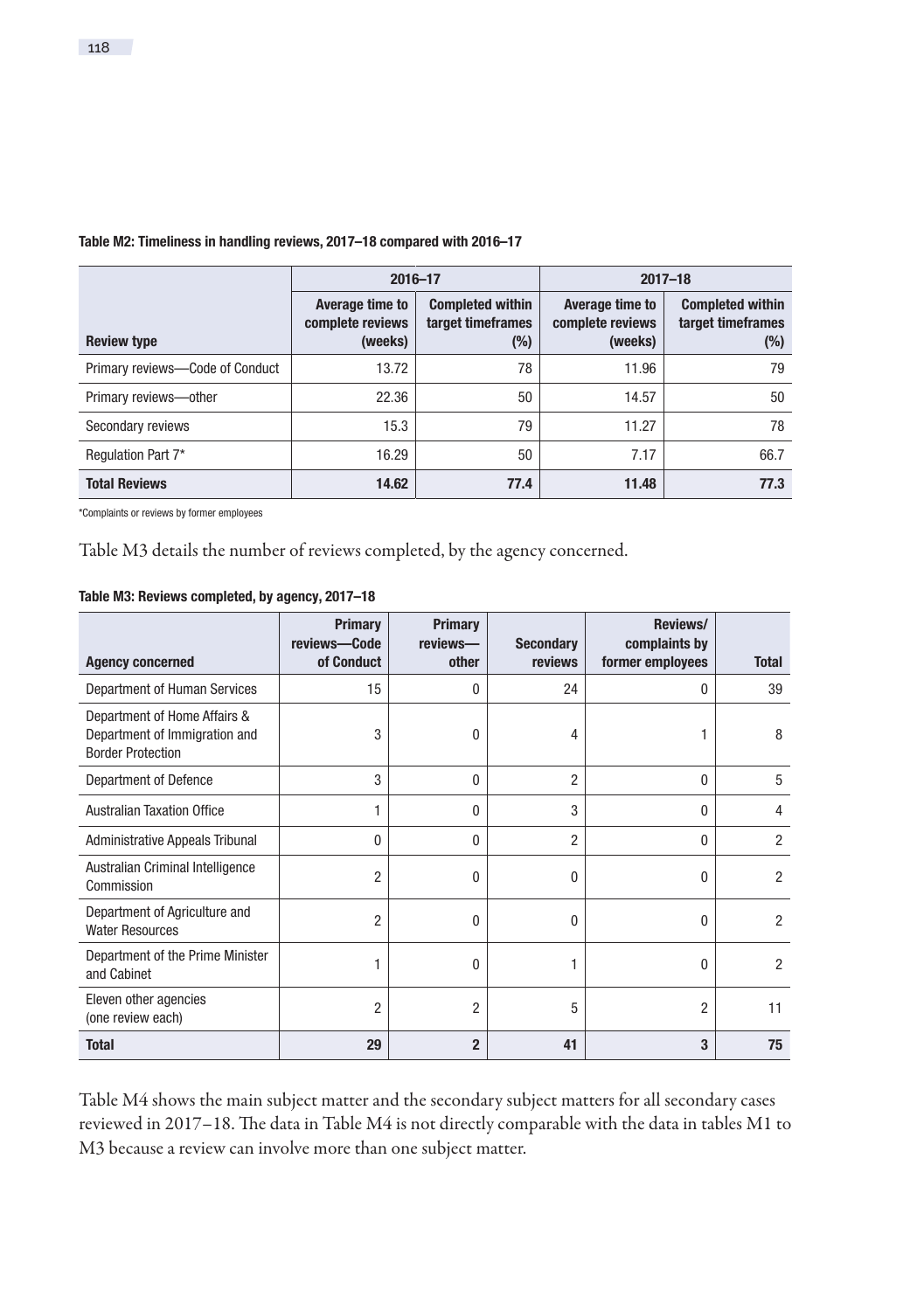### Table M4: Subject matter of reviews completed, 2017–18

| <b>Subject matter</b>                 | <b>Number</b>  |
|---------------------------------------|----------------|
| Salary, allowances and other payments |                |
| Overtime and allowances               | 4              |
| Salary                                | 1              |
| Debt recovery                         | 1              |
| <b>Subtotal</b>                       | 6              |
| Flexible working arrangements         |                |
| Part-time work                        | $\overline{7}$ |
| Relocation or outposting              | 3              |
| Compassionate leave                   | $\overline{2}$ |
| Home-based work                       | 1              |
| <b>Subtotal</b>                       | 13             |
| Performance management                |                |
| Unsatisfactory performance            | $\overline{2}$ |
| Performance appraisal                 | 6              |
| <b>Subtotal</b>                       | 8              |
| Workplace behaviour                   |                |
| Handling of bullying complaints       | $\overline{4}$ |
| Workplace directions or warnings      | $6\phantom{1}$ |
| <b>Subtotal</b>                       | 10             |
| Leave                                 |                |
| Leave                                 | 4              |
| <b>Subtotal</b>                       | 4              |
| Other                                 |                |
| Relocation                            | $\mathbf{1}$   |
| Redeployment policy                   | 1              |
| Outside employment                    | 1              |
| <b>Restriction on duties</b>          | $\mathbf{1}$   |
| <b>Subtotal</b>                       | 4              |
| <b>Total</b>                          | 45             |

Note: Excludes Code of Conduct cases.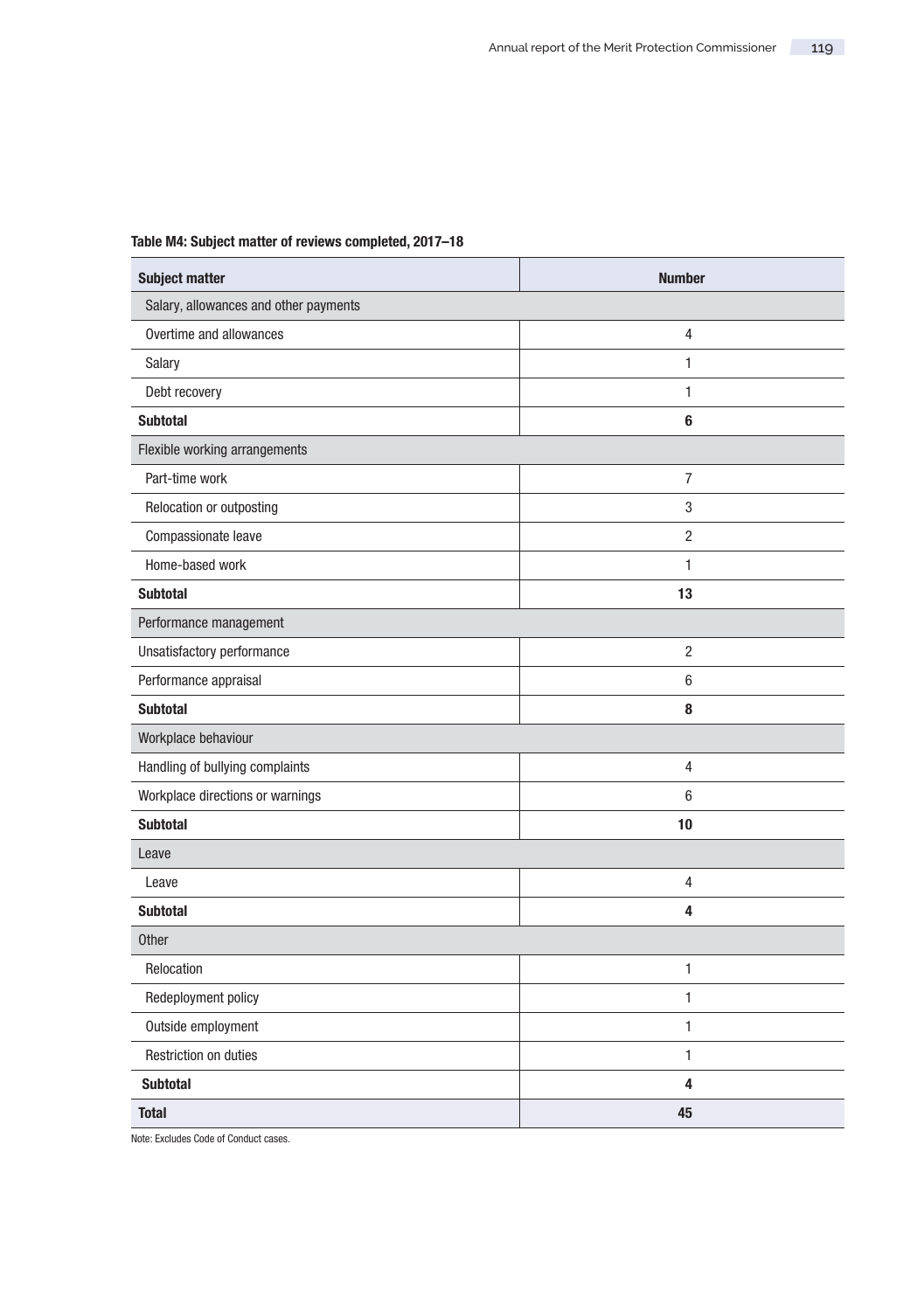Table M5 shows the subject matter for all Code of Conduct cases reviewed in 2017–18. The data in Table M5 is not directly comparable with that in Tables M1 to M3 because a review may involve more than one main subject.

Table M5: Subject matter of Code of Conduct reviews completed, 2017–18

| <b>Subject matter identified</b>                                                                              | <b>Number</b>  |
|---------------------------------------------------------------------------------------------------------------|----------------|
| Conflict of interest                                                                                          | 4              |
| <b>Bullying and discourtesy</b>                                                                               | 7              |
| Unauthorised access of agency databases                                                                       | 4              |
| Inappropriate use of IT resources                                                                             | 2              |
| Inappropriate use of social media                                                                             | $\overline{2}$ |
| Misuse of credit card                                                                                         |                |
| Failure to follow a direction or procedures                                                                   | 4              |
| Other (including comments indicating fraud, outside employment and false information in a<br>job application) | 5              |
| <b>Total number of matters identified</b>                                                                     | 29             |

### Review of promotion decisions

The Merit Protection Commissioner establishes promotion review committees to conduct reviews of promotion decisions for jobs at the APS 1 to 6 classifications. Details of the promotion review caseload for 2017–18 are provided in Table M6.

#### Table M6: Promotion review caseload, 2017–18 compared with 2016–17

| <b>Promotion review cases</b>             | $2016 - 17$ | $2017 - 18$ |
|-------------------------------------------|-------------|-------------|
| On hand at start of year                  | 28          | 3           |
| Received during the period                | 177         | 97          |
| <b>Total caseload</b>                     | 205         | 100         |
| Reviewed                                  | 141         | 57          |
| Not accepted                              | 13          | 5           |
| Lapsed or withdrawn                       | 48          | 14          |
| Total finalised during period             | 202         | 76          |
| On hand at end of year                    | 3           | 24          |
| Target completion time (weeks)            | 8 or 12     | 8 or 12     |
| Completed within target time (number)     | 130         | 57          |
| Completed within target time (percentage) | 92%         | 100%        |

Note: 'Case' means an application by one or more APS employees for review of a promotion decision or decisions arising from a discrete agency selection exercise.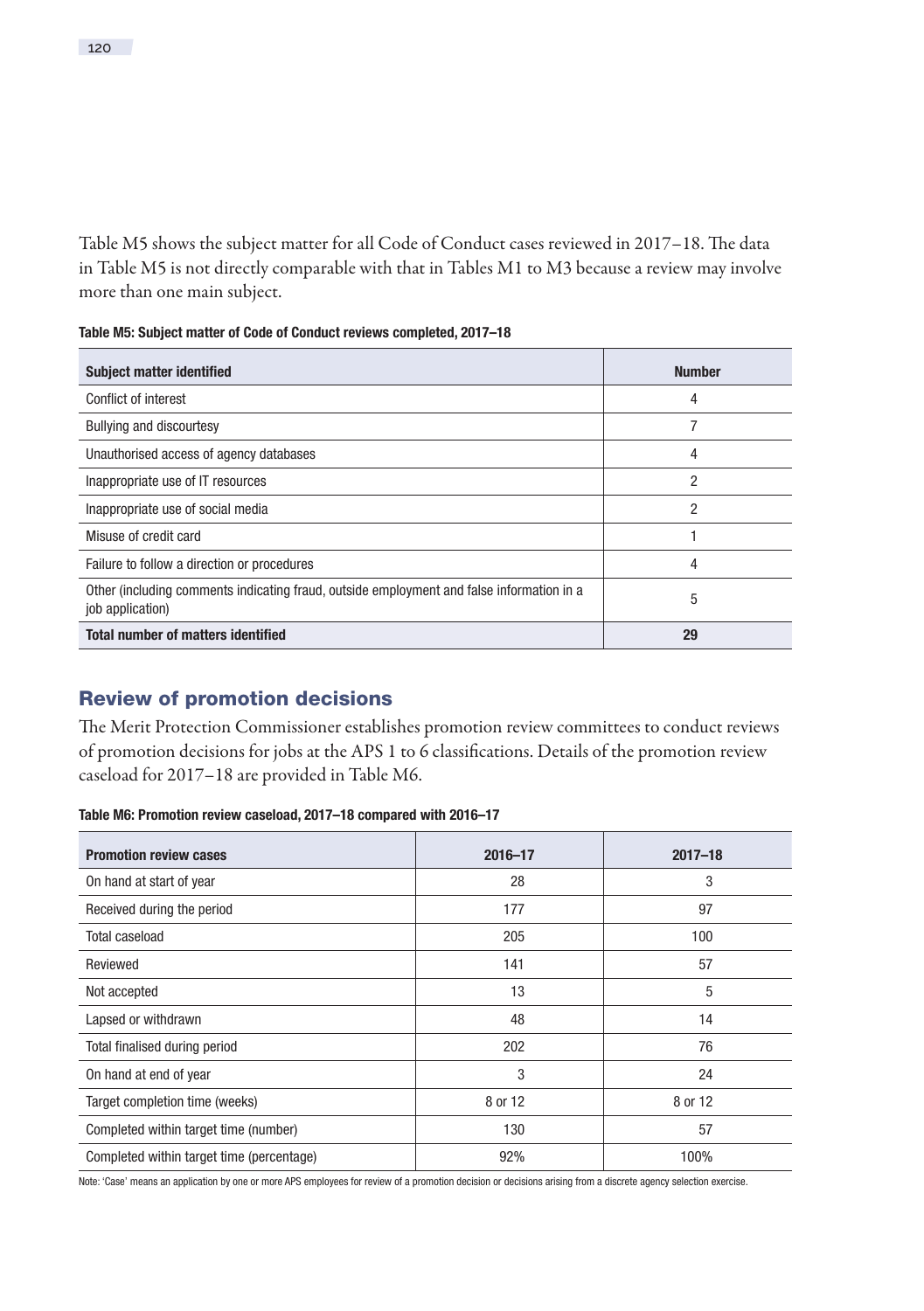Table M7 lists those agencies whose promotions attracted review applications and the number of promotions considered.

| Agency                                                                                    | <b>Promotion</b><br>reviews<br>finalised | <b>Total</b><br>applications<br>received | 'Active'<br>applications<br>received | 'Protective'<br>applications<br>received | <b>Promotion</b><br>decisions<br>considered | <b>Promotion</b><br>decisions<br>varied |
|-------------------------------------------------------------------------------------------|------------------------------------------|------------------------------------------|--------------------------------------|------------------------------------------|---------------------------------------------|-----------------------------------------|
| <b>Australian Taxation Office</b>                                                         | 33                                       | 129                                      | 53                                   | 76                                       | 110                                         |                                         |
| Department of Home Affairs &<br>Department of Immigration and<br><b>Border Protection</b> | 8                                        | 82                                       | 9                                    | 73                                       | 111                                         | 0                                       |
| Department of Defence                                                                     | 6                                        | 6                                        | 6                                    | 0                                        | 6                                           | $\theta$                                |
| Department of Human Services                                                              | 4                                        | 11                                       | 5                                    | 6                                        | 16                                          | $\Omega$                                |
| Fair Work Ombudsman                                                                       | $\overline{2}$                           | $\overline{2}$                           | $\overline{2}$                       | 0                                        | 2                                           | $\Omega$                                |
| <b>Australian Bureau of Statistics</b>                                                    | $\overline{2}$                           | 17                                       | $\overline{2}$                       | 15                                       | 20                                          | $\Omega$                                |
| Two agencies (with one review)                                                            | 2                                        | $\overline{2}$                           | $\overline{2}$                       | 0                                        | 2                                           | $\Omega$                                |
| <b>Total</b>                                                                              | 57                                       | 249                                      | 79                                   | 170                                      | 267                                         |                                         |

Table M7: Review of promotion decisions, by agency, 2017–18

Notes: An APS employee may make an application for review of one or more promotion decisions. Not all applications are considered by a promotion review committee. Some applications are withdrawn, are held to be invalid or, in the case of 'protective' applications, do not proceed to review.

Unsuccessful candidates for a promotion may lodge an 'active' application seeking review of a promotion decision. Employees who have been promoted and whose promotion might be subject to review may lodge a 'protective' application against the promotion of other successful candidates.

## Fee-related services

### Code of Conduct inquiries

Section 50A of the Public Service Act enables the Merit Protection Commissioner to inquire into and determine whether an APS employee or former employee has breached the Code of Conduct. Table M8 provides information on Code of Conduct inquiry activity for 2017–18 compared with 2016–17.